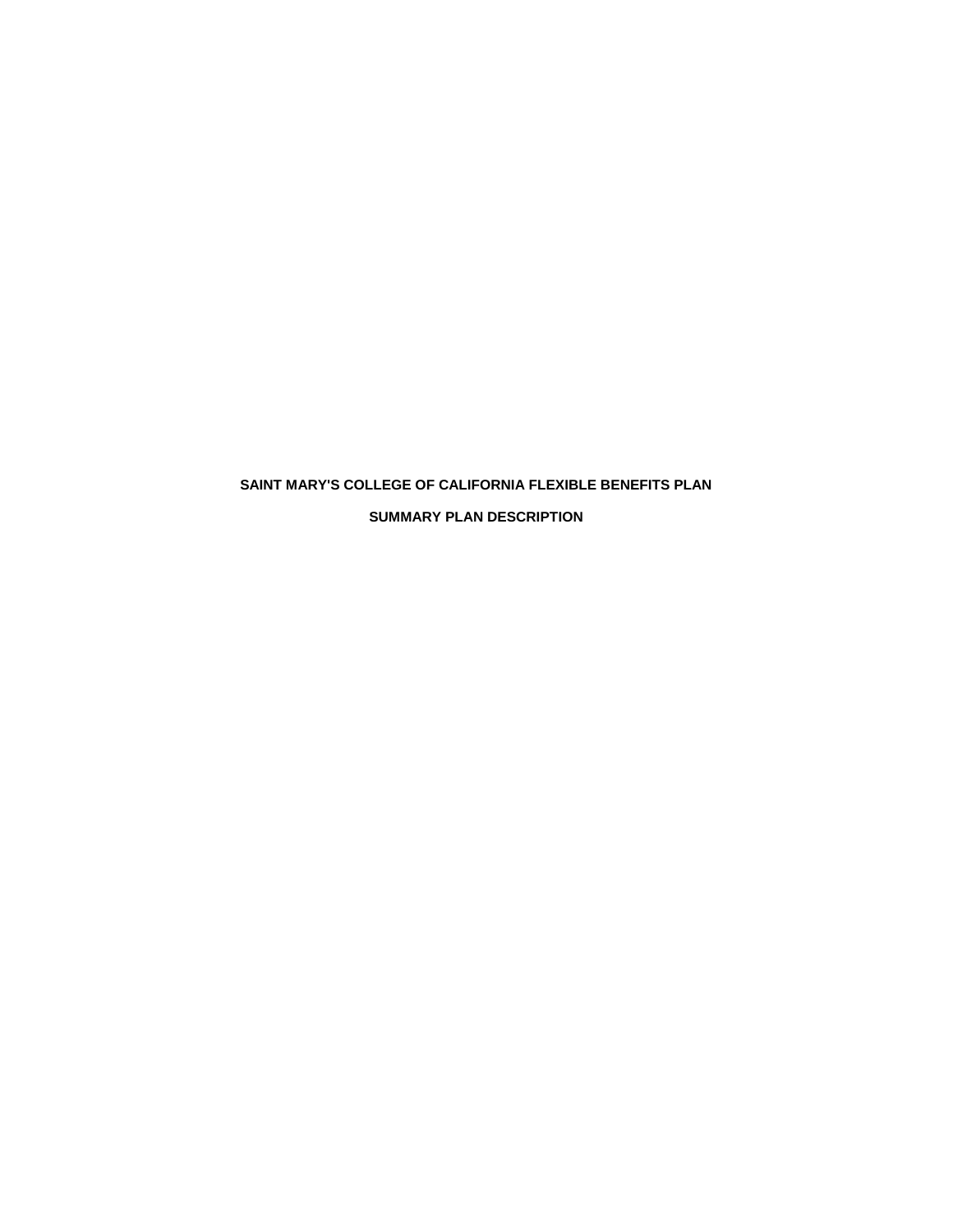# **TABLE OF CONTENTS**

## $\mathbf{L}$ **ELIGIBILITY**

| 1.             |  |
|----------------|--|
| 2.             |  |
| 3.             |  |
| 4 <sub>1</sub> |  |
|                |  |

# $\mathbf{I}$ **OPERATION**

| . . | How does this Plan operate? |  |
|-----|-----------------------------|--|
|-----|-----------------------------|--|

# $\mathbf{III}$ **CONTRIBUTIONS**

| 1. |  |
|----|--|
| 2. |  |
| 3. |  |
| 4. |  |
| 5. |  |
| 6. |  |

# $\mathbf{N}$ **BENEFITS**

| 1.           |  |
|--------------|--|
| 2.           |  |
| 3.           |  |
| $\mathbf{4}$ |  |
| 5.           |  |

# $\mathbf V$ **BENEFIT PAYMENTS**

| 1. |  |
|----|--|
| 2. |  |
| 3. |  |
| 4. |  |
| 5. |  |
| 6. |  |

# VI<br>HIGHLY COMPENSATED AND KEY EMPLOYEES

# VII **PLAN ACCOUNTING**

| 'OAIC.<br>ылыс |
|----------------|
|                |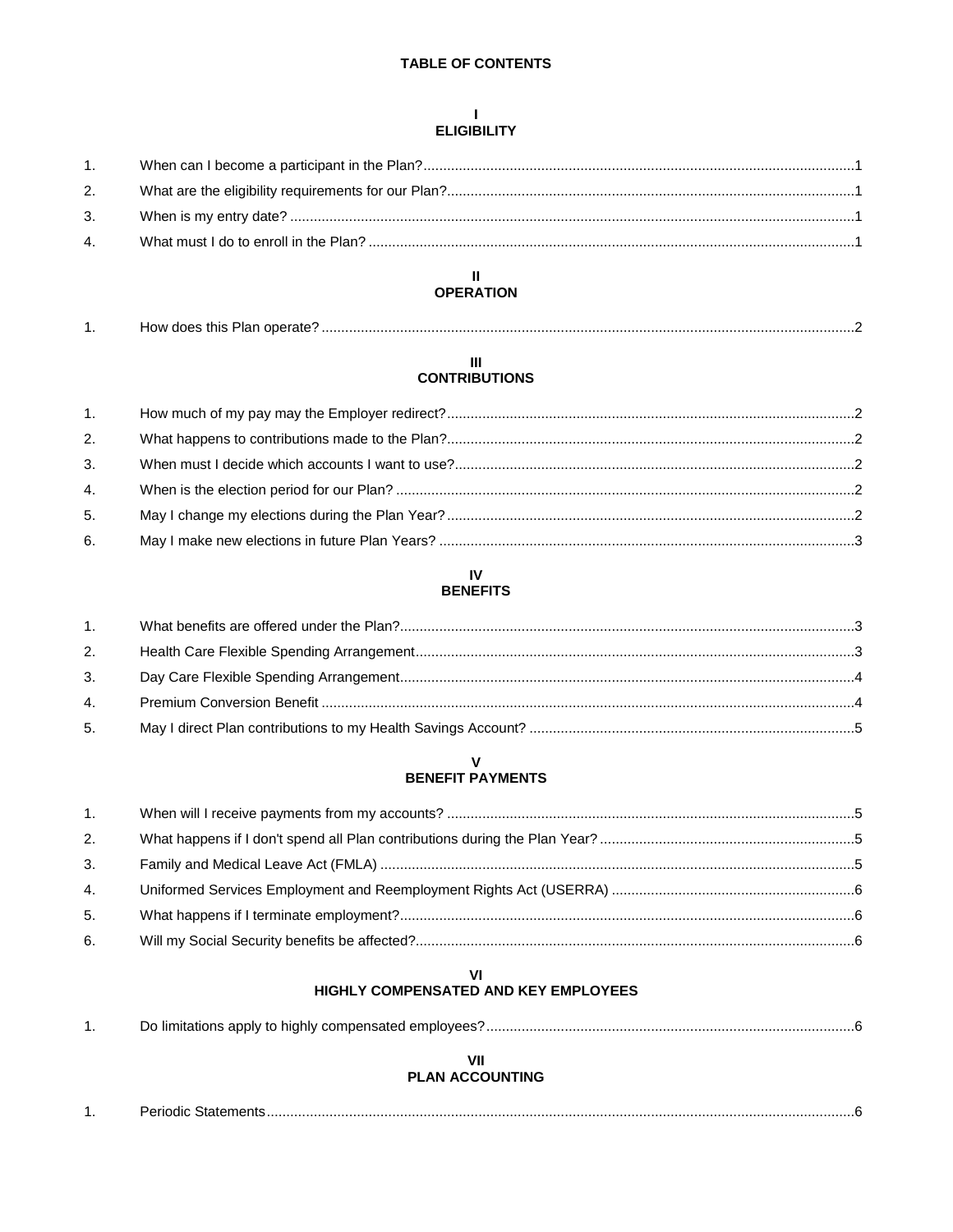# **VIII GENERAL INFORMATION ABOUT OUR PLAN**

# **IX**

# **ADDITIONAL PLAN INFORMATION**

| 1. |  |
|----|--|
|    |  |
|    |  |

# **X CONTINUATION COVERAGE RIGHTS UNDER COBRA**

| Is a covered Employee or Qualified Beneficiary responsible for informing the Plan Administrator of the  |                                                                                                                                                                                                  |
|---------------------------------------------------------------------------------------------------------|--------------------------------------------------------------------------------------------------------------------------------------------------------------------------------------------------|
| Is a waiver before the end of the election period effective to end a Qualified Beneficiary's election   |                                                                                                                                                                                                  |
| Is COBRA coverage available if a Qualified Beneficiary has other group health plan coverage or          |                                                                                                                                                                                                  |
|                                                                                                         |                                                                                                                                                                                                  |
|                                                                                                         |                                                                                                                                                                                                  |
|                                                                                                         |                                                                                                                                                                                                  |
|                                                                                                         |                                                                                                                                                                                                  |
|                                                                                                         |                                                                                                                                                                                                  |
|                                                                                                         |                                                                                                                                                                                                  |
|                                                                                                         |                                                                                                                                                                                                  |
| Must a Qualified Beneficiary be given the right to enroll in a conversion health plan at the end of the |                                                                                                                                                                                                  |
|                                                                                                         |                                                                                                                                                                                                  |
|                                                                                                         | What factors should be considered when determining to elect COBRA continuation coverage?12<br>Must the Plan allow payment for COBRA continuation coverage to be made in monthly installments? 15 |

# **XI SUMMARY**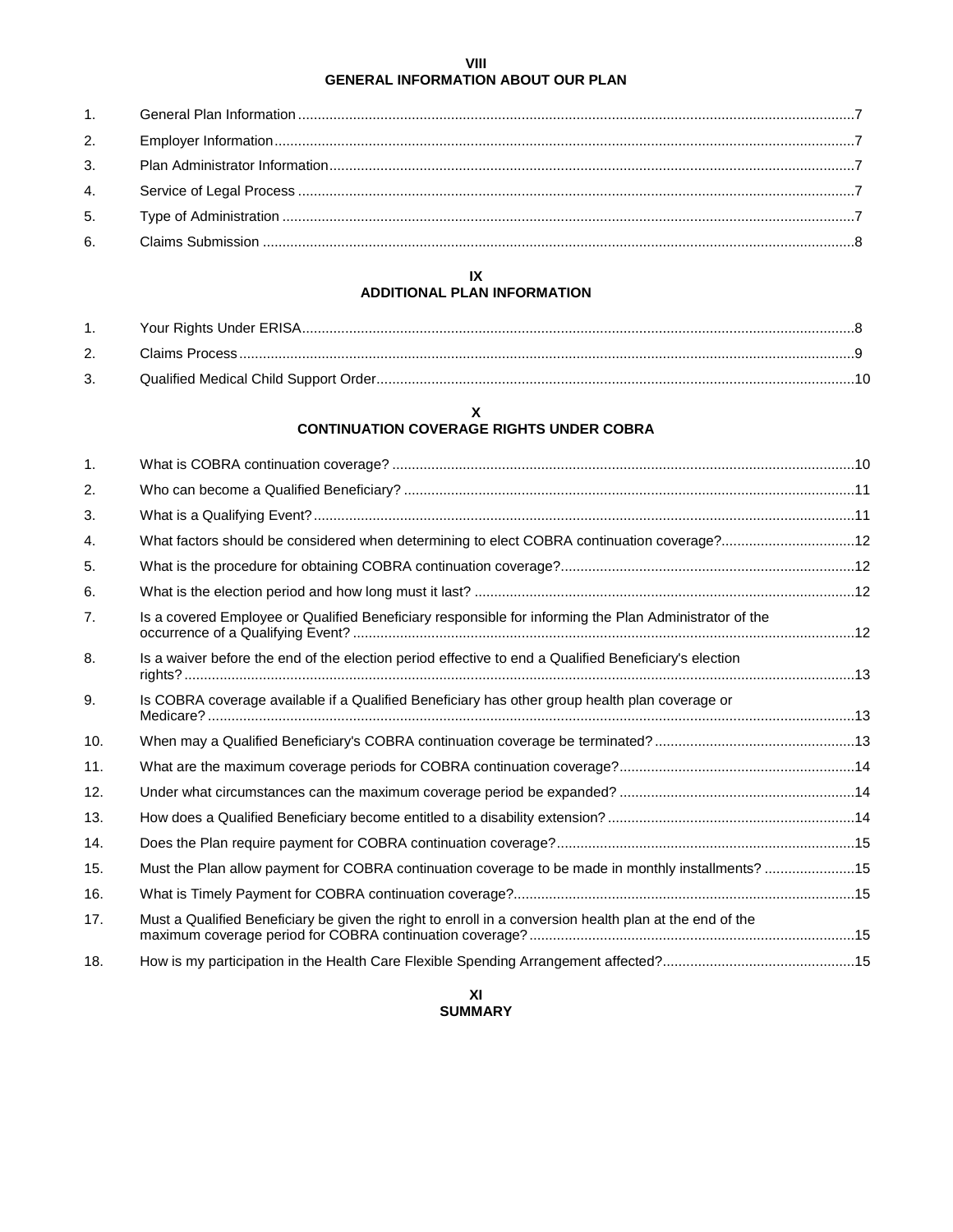### **SAINT MARY'S COLLEGE OF CALIFORNIA FLEXIBLE BENEFITS PLAN**

# **INTRODUCTION**

We have amended the "Flexible Benefits Plan" that we previously established for you and other eligible employees. Under this Plan, you will be able to choose among certain benefits that we make available. The benefits that you may choose are outlined in this Summary Plan Description. We will also tell you about other important information concerning the amended Plan, such as the rules you must satisfy before you can join and the laws that protect your rights.

One of the most important features of our Plan is that the benefits being offered are generally ones that you are already paying for, but normally with money that has first been subject to income and Social Security taxes. Under our Plan, these same expenses will be paid for with a portion of your pay before Federal income or Social Security taxes are withheld. This means that you will pay less tax and have more money to spend and save.

Read this Summary Plan Description carefully so that you understand the provisions of our amended Plan and the benefits you will receive. This SPD describes the Plan's benefits and obligations as contained in the legal Plan document, which governs the operation of the Plan. The Plan document is written in much more technical and precise language. If the non-technical language in this SPD and the technical, legal language of the Plan document conflict, the Plan document always governs. Also, if there is a conflict between an insurance contract and either the Plan document or this Summary Plan Description, the insurance contract will control. If you wish to receive a copy of the legal Plan document, please contact the Administrator.

This SPD describes the current provisions of the Plan which are designed to comply with applicable legal requirements. The Plan is subject to federal laws, such as the Internal Revenue Code and other federal and state laws which may affect your rights. The provisions of the Plan are subject to revision due to a change in laws or due to pronouncements by the Internal Revenue Service (IRS) or other federal agencies. We may also amend or terminate this Plan. If the provisions of the Plan that are described in this SPD change, we will notify you.

We have attempted to answer most of the questions you may have regarding your benefits in the Plan. If this SPD does not answer all of your questions, please contact the Administrator (or other plan representative). The name and address of the Administrator can be found in the Article of this SPD entitled "General Information About the Plan."

#### **I ELIGIBILITY**

#### **1. When can I become a participant in the Plan?**

Before you become a Plan member (referred to in this Summary Plan Description as a "Participant"), there are certain rules which you must satisfy. First, you must meet the eligibility requirements and be an active employee. After that, the next step is to actually join the Plan on the "entry date" that we have established for all employees. The "entry date" is defined in Question 3 below. You will also be required to complete certain application forms before you can enroll in the Health Care Flexible Spending Arrangement or Day Care Flexible Spending Arrangement.

#### **2. What are the eligibility requirements for our Plan?**

You will be eligible to join the Plan once you have satisfied the conditions for coverage under our group medical plan. Of course, if you were already a participant before this amendment, you will remain a participant.

#### **3. When is my entry date?**

You can join the Plan on the same day you can enter our group medical plan.

# **4. What must I do to enroll in the Plan?**

Before you can join the Plan, you must complete an application to participate in the Plan. The application includes your personal choices for each of the benefits which are being offered under the Plan. You must also authorize us to set some of your earnings aside in order to pay for the benefits you have elected.

However, if you are already covered under any of the insured benefits, you will automatically participate in this Plan to the extent of your premiums unless you elect not to participate in this Plan.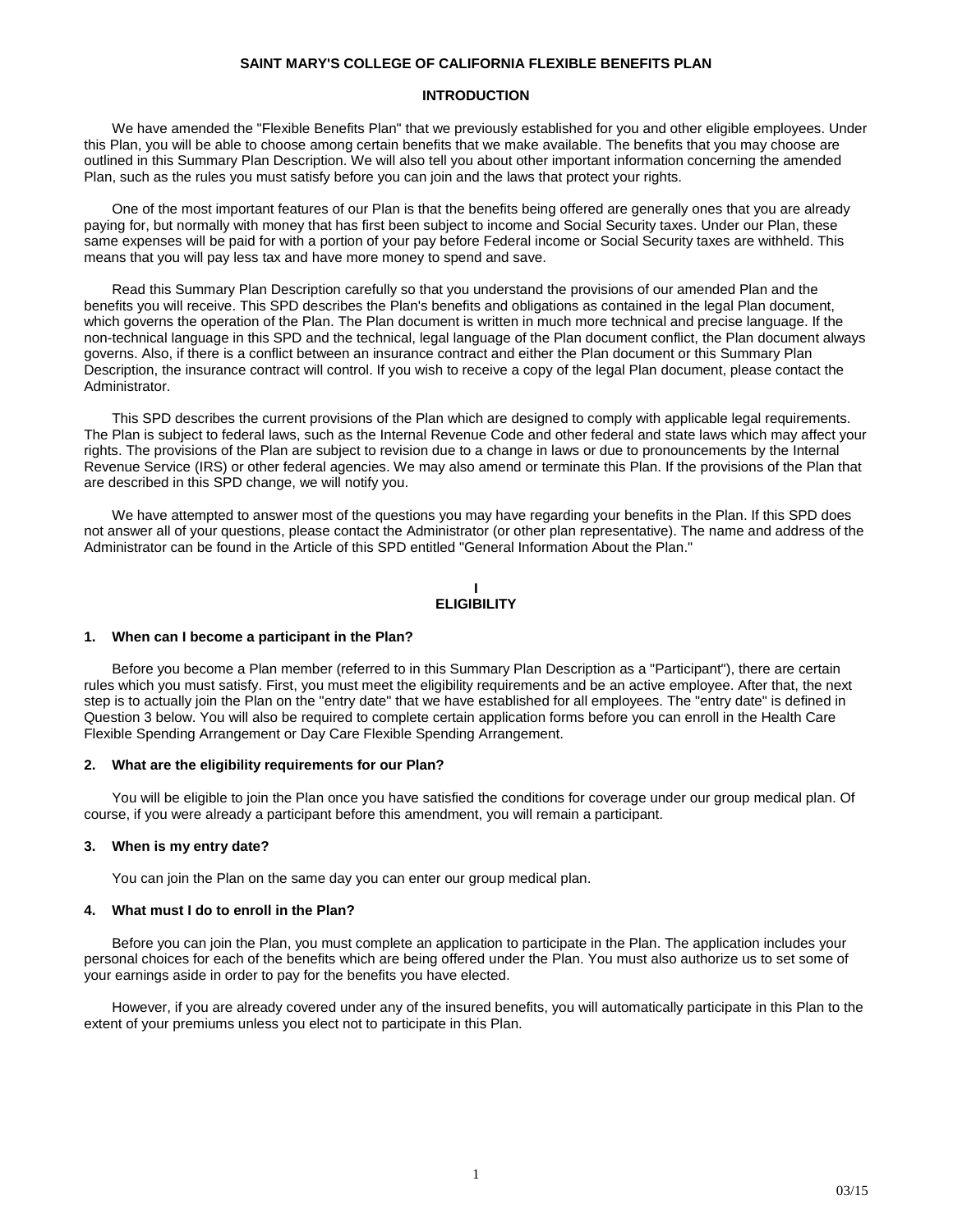# **1. How does this Plan operate?**

Before the start of each Plan Year, you will be able to elect to have some of your upcoming pay contributed to the Plan. These amounts will be used to pay for the benefits you have chosen. The portion of your pay that is paid to the Plan is not subject to Federal income or Social Security taxes. In other words, this allows you to use tax-free dollars to pay for certain kinds of benefits and expenses which you normally pay for with out-of-pocket, taxable dollars. However, if you receive a reimbursement for an expense under the Plan, you cannot claim a Federal income tax credit or deduction on your return. (See the Article entitled "General Information About Our Plan" for the definition of "Plan Year.")

### **III CONTRIBUTIONS**

#### **1. How much of my pay may the Employer redirect?**

Each year, we will automatically contribute on your behalf enough of your compensation to pay for the insurance coverage provided unless you elect not to receive any or all of such coverage. You may also elect to have us contribute on your behalf enough of your compensation to pay for any other benefits that you elect under the Plan. These amounts will be deducted from your pay over the course of the year.

### **2. What happens to contributions made to the Plan?**

Before each Plan Year begins, you will select the benefits you want and how much of the contributions should go toward each benefit. It is very important that you make these choices carefully based on what you expect to spend on each covered benefit or expense during the Plan Year. Later, they will be used to pay for the expenses as they arise during the Plan Year.

### **3. When must I decide which accounts I want to use?**

You are required by Federal law to decide before the Plan Year begins, during the election period (defined below). You must decide two things. First, which benefits you want and, second, how much should go toward each benefit.

If you are already covered by any of the insured benefits offered by this Plan, you will automatically become a Participant to the extent of the premiums for such insurance unless you elect, during the election period (defined below), not to participate in the Plan.

# **4. When is the election period for our Plan?**

You will make your initial election on or before your entry date. (You should review Section I on Eligibility to better understand the eligibility requirements and entry date.) Then, for each following Plan Year, the election period is established by the Administrator and applied uniformly to all Participants. It will normally be a period of time prior to the beginning of each Plan Year. The Administrator will inform you each year about the election period. (See the Article entitled "General Information About Our Plan" for the definition of Plan Year.)

#### **5. May I change my elections during the Plan Year?**

Generally, you cannot change the elections you have made after the beginning of the Plan Year. However, there are certain limited situations when you can change your elections. You are permitted to change elections if you have a "change in status" and you make an election change that is consistent with the change in status. Currently, Federal law considers the following events to be a change in status:

- -- Marriage, divorce, death of a spouse, legal separation or annulment;
- -- Change in the number of dependents, including birth, adoption, placement for adoption, or death of a dependent;

-- Any of the following events for you, your spouse or dependent: termination or commencement of employment, a strike or lockout, commencement or return from an unpaid leave of absence, a change in worksite, or any other change in employment status that affects eligibility for benefits;

-- One of your dependents satisfies or ceases to satisfy the requirements for coverage due to change in age, student status, or any similar circumstance; and

-- A change in the place of residence of you, your spouse or dependent that would lead to a change in status, such as moving out of a coverage area for insurance.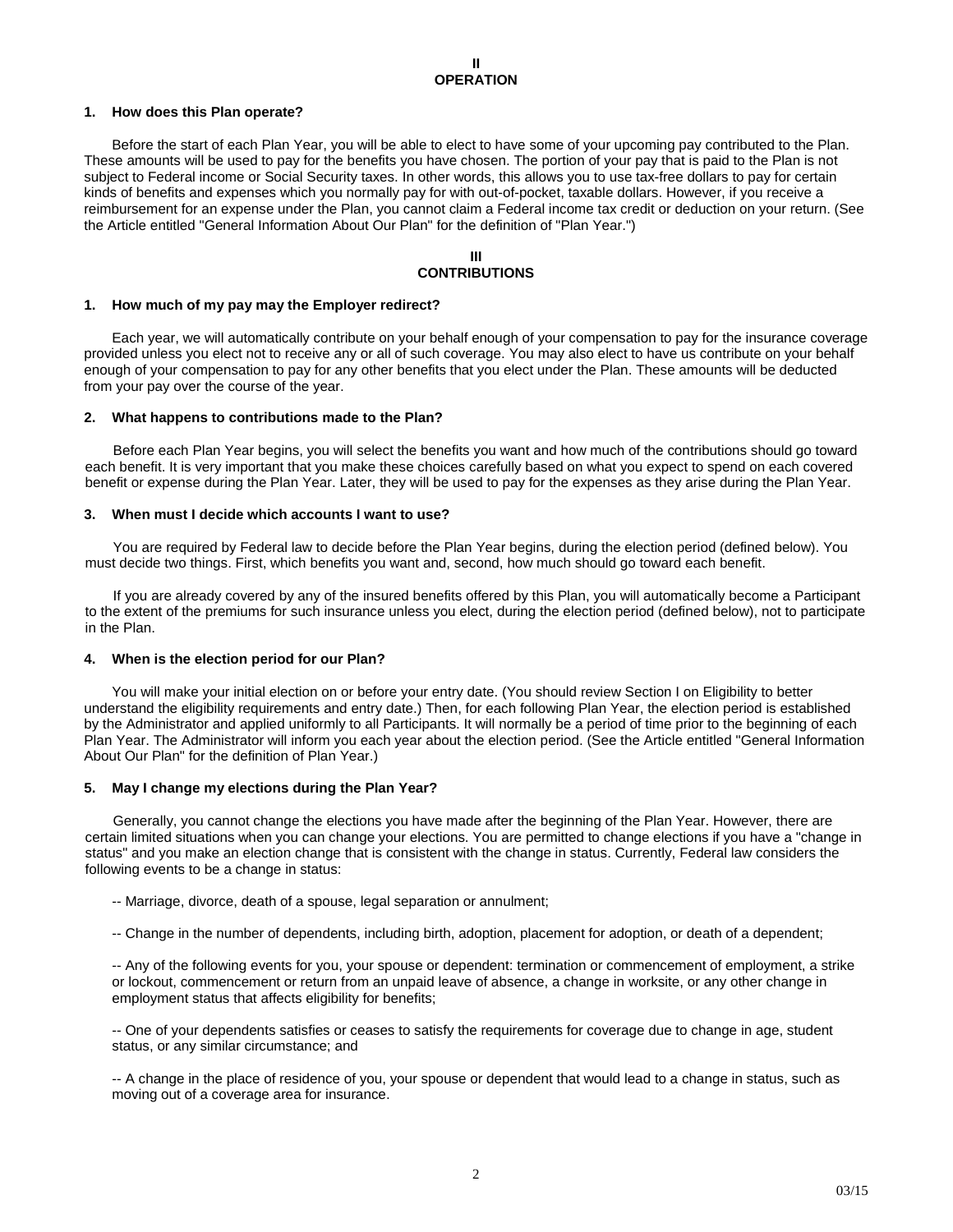In addition, if you are participating in the Day Care Flexible Spending Arrangement, then there is a change in status if your dependent no longer meets the qualifications to be eligible for Day Care.

However, with respect to the Health Savings Account, you may modify or revoke your elections without having to have a change in status.

There are detailed rules on when a change in election is deemed to be consistent with a change in status. In addition, there are laws that give you rights to change health coverage for you, your spouse, or your dependents. If you change coverage due to rights you have under the law, then you can make a corresponding change in your elections under the Plan. If any of these conditions apply to you, you should contact the Administrator.

If the cost of a benefit provided under the Plan increases or decreases during a Plan Year, then we will automatically increase or decrease, as the case may be, your salary redirection election. If the cost increases significantly, you will be permitted to either make corresponding changes in your payments or revoke your election and obtain coverage under another benefit package option with similar coverage, or revoke your election entirely.

If the coverage under a Benefit is significantly curtailed or ceases during a Plan Year, then you may revoke your elections and elect to receive on a prospective basis coverage under another plan with similar coverage. In addition, if we add a new coverage option or eliminate an existing option, you may elect the newly-added option (or elect another option if an option has been eliminated) and make corresponding election changes to other options providing similar coverage. If you are not a Participant, you may elect to join the Plan. There are also certain situations when you may be able to change your elections on account of a change under the plan of your spouse's, former spouse's or dependent's employer.

These rules on change due to cost or coverage do not apply to the Health Care Flexible Spending Arrangement, and you may not change your election to the Health Care Flexible Spending Arrangement if you make a change due to cost or coverage for insurance or if you decide to participate in the Health Savings Account.

You may not change your election under the Day Care Flexible Spending Arrangement if the cost change is imposed by a Day Care provider who is your relative.

#### **6. May I make new elections in future Plan Years?**

Yes, you may. For each new Plan Year, you may change the elections that you previously made. You may also choose not to participate in the Plan for the upcoming Plan Year. If you do not make new elections during the election period before a new Plan Year begins, we will assume you want your elections for insured benefits only to remain the same and you will not be considered a Participant for the non-insured benefit options under the Plan for the upcoming Plan Year.

#### **IV BENEFITS**

#### **1. What benefits are offered under the Plan?**

Under our Plan, you can pay for the following benefits or expenses during the year:

#### **2. Health Care Flexible Spending Arrangement**

The Health Care Flexible Spending Arrangement enables you to pay for expenses allowed under Sections 105 and 213(d) of the Internal Revenue Code which are not covered by our insured medical plan and save taxes at the same time. The Health Care Flexible Spending Arrangement allows you to be reimbursed by the Employer for expenses incurred by you and your dependents.

However, if you participate in a HSA, you can only be reimbursed by the Employer for out-of-pocket dental, vision or preventive care expenses incurred by you and your dependents*.*

If you are a HSA participant, drug costs, including insulin, may be reimbursed if they are considered for dental, vision or preventive care expenses.

You may be reimbursed for "over the counter" drugs only if those drugs are prescribed for you. You may not, however, be reimbursed for the cost of other health care coverage maintained outside of the Plan, or for long-term care expenses. A list of covered expenses is available from the Administrator.

The most that you can contribute to your Health Care Flexible Spending Arrangement each Plan Year is \$2,550. The dollar limit may increase for cost of living adjustments. In addition, you will be eligible to carryover amounts left in your Health Care Flexible Spending Arrangement, up to \$500. This means that amounts you do not use during a Plan Year can be carried over to the next Plan Year and used for expenses incurred in the next Plan Year.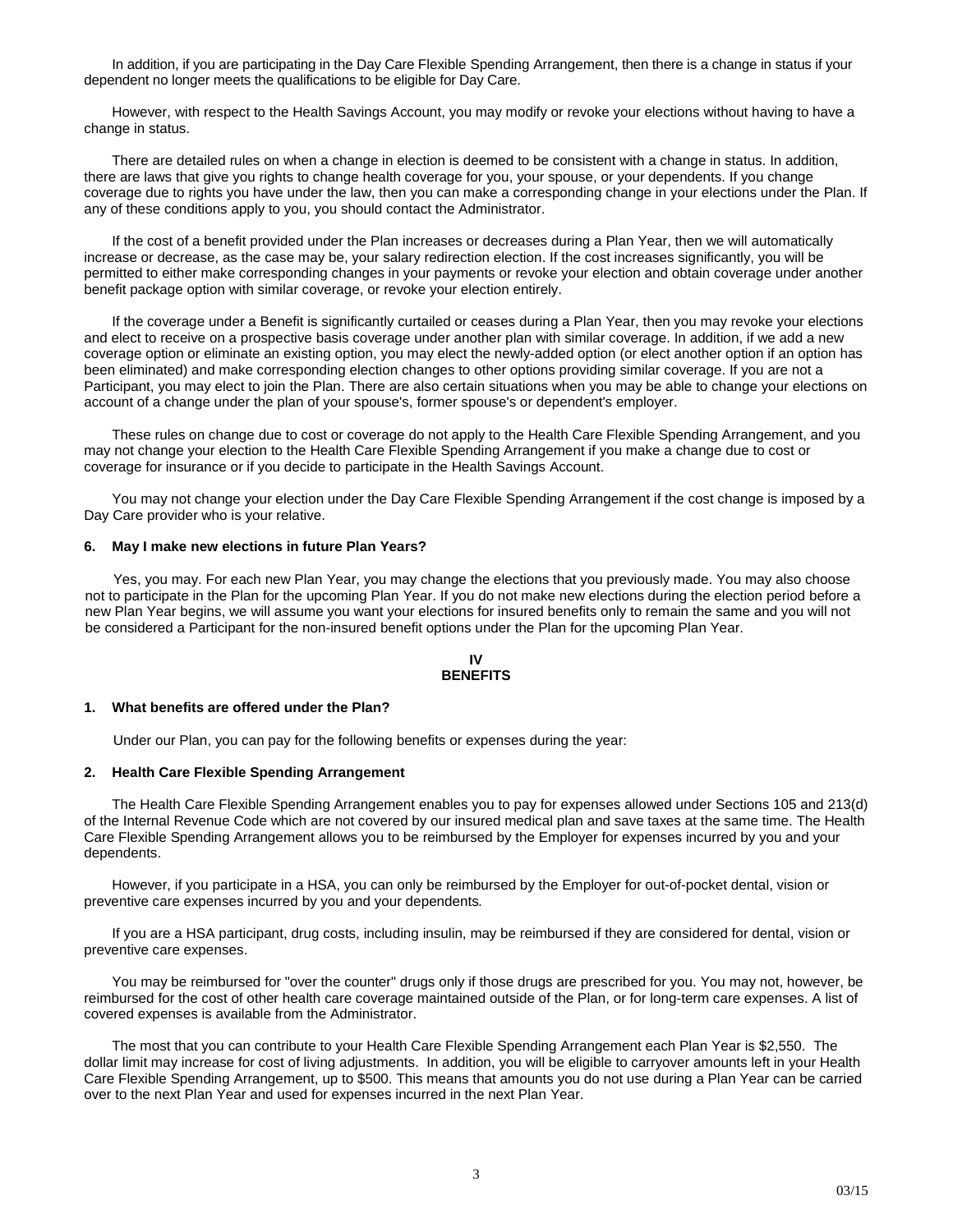In order to be reimbursed for a health care expense, you must submit to the Administrator an itemized bill from the service provider. We will also provide you with a debit or credit card to use to pay for medical expenses. The Administrator will provide you with further details. Amounts reimbursed from the Plan may not be claimed as a deduction on your personal income tax return. Reimbursement from the fund shall be paid at least once a month. Expenses under this Plan are treated as being "incurred" when you are provided with the care that gives rise to the expenses, not when you are formally billed or charged, or you pay for the medical care.

You may be reimbursed for expenses for any child until the end of the calendar year in which the child reaches age 26. A child is a natural child, stepchild, foster child, adopted child, or a child placed with you for adoption. If a child gains or regains eligibility due to these new rules, that qualifies as a change in status to change coverage.

Newborns' and Mothers' Health Protection Act: Group health plans generally may not, under Federal law, restrict benefits for any hospital length of stay in connection with childbirth for the mother or newborn child to less than 48 hours following a vaginal delivery, or less than 96 hours following a cesarean section. However, Federal law generally does not prohibit the mother's or newborn's attending provider, after consulting with the mother, from discharging the mother or her newborn earlier than 48 hours (or 96 hours as applicable). In any case, plans and issuers may not, under Federal law, require that a provider obtain authorization from the plan or the issuer for prescribing a length of stay not in excess of 48 hours (or 96 hours).

Women's Health and Cancer Rights Act: This plan, as required by the Women's Health and Cancer Rights Act of 1998, will reimburse up to plan limits for benefits for mastectomy-related services including reconstruction and surgery to achieve symmetry between the breasts, prostheses, and complications resulting from a mastectomy (including lymphedema). Contact your Plan Administrator for more information.

#### **3. Day Care Flexible Spending Arrangement**

The Day Care Flexible Spending Arrangement enables you to pay for out-of-pocket, work-related dependent day-care cost with pre-tax dollars. If you are married, you can use the account if you and your spouse both work or, in some situations, if your spouse goes to school full-time. Single employees can also use the account.

An eligible dependent is someone for whom you can claim expenses on Federal Income Tax Form 2441 "Credit for Child and Day Care Expenses." Children must be under age 13. Other dependents must be physically or mentally unable to care for themselves. Day Care arrangements which qualify include:

(a) A Dependent (Day) Care Center, provided that if care is provided by the facility for more than six individuals, the facility complies with applicable state and local laws;

(b) An Educational Institution for pre-school children. For older children, only expenses for non-school care are eligible; and

(c) An "Individual" who provides care inside or outside your home: The "Individual" may not be a child of yours under age 19 or anyone you claim as a dependent for Federal tax purposes.

You should make sure that the Day Care expenses you are currently paying for qualify under our Plan.

The law places limits on the amount of money that can be paid to you in a calendar year from your Day Care Flexible Spending Arrangement. Generally, your reimbursements may not exceed the lesser of: (a) \$5,000 (if you are married filing a joint return or you are head of a household) or \$2,500 (if you are married filing separate returns); (b) your taxable compensation; (c) your spouse's actual or deemed earned income (a spouse who is a full time student or incapable of caring for himself/herself has a monthly earned income of \$250 for one dependent or \$500 for two or more dependents).

Also, in order to have the reimbursements made to you from this account be excludable from your income, you must provide a statement from the service provider including the name, address, and in most cases, the taxpayer identification number of the service provider on your tax form for the year, as well as the amount of such expense as proof that the expense has been incurred. In addition, Federal tax laws permit a tax credit for certain Day Care expenses you may be paying for even if you are not a Participant in this Plan. You may save more money if you take advantage of this tax credit rather than using the Day Care Flexible Spending Arrangement under our Plan. Ask your tax adviser which is better for you.

# **4. Premium Conversion Benefit**

A Premium Conversion Benefit allows you to use tax-free dollars to pay for certain premiums under various insurance programs that we offer you. These premiums include:

- -- Health care premiums under our insured group medical plan.
- -- Group term life insurance premiums.
- -- Dental insurance premiums.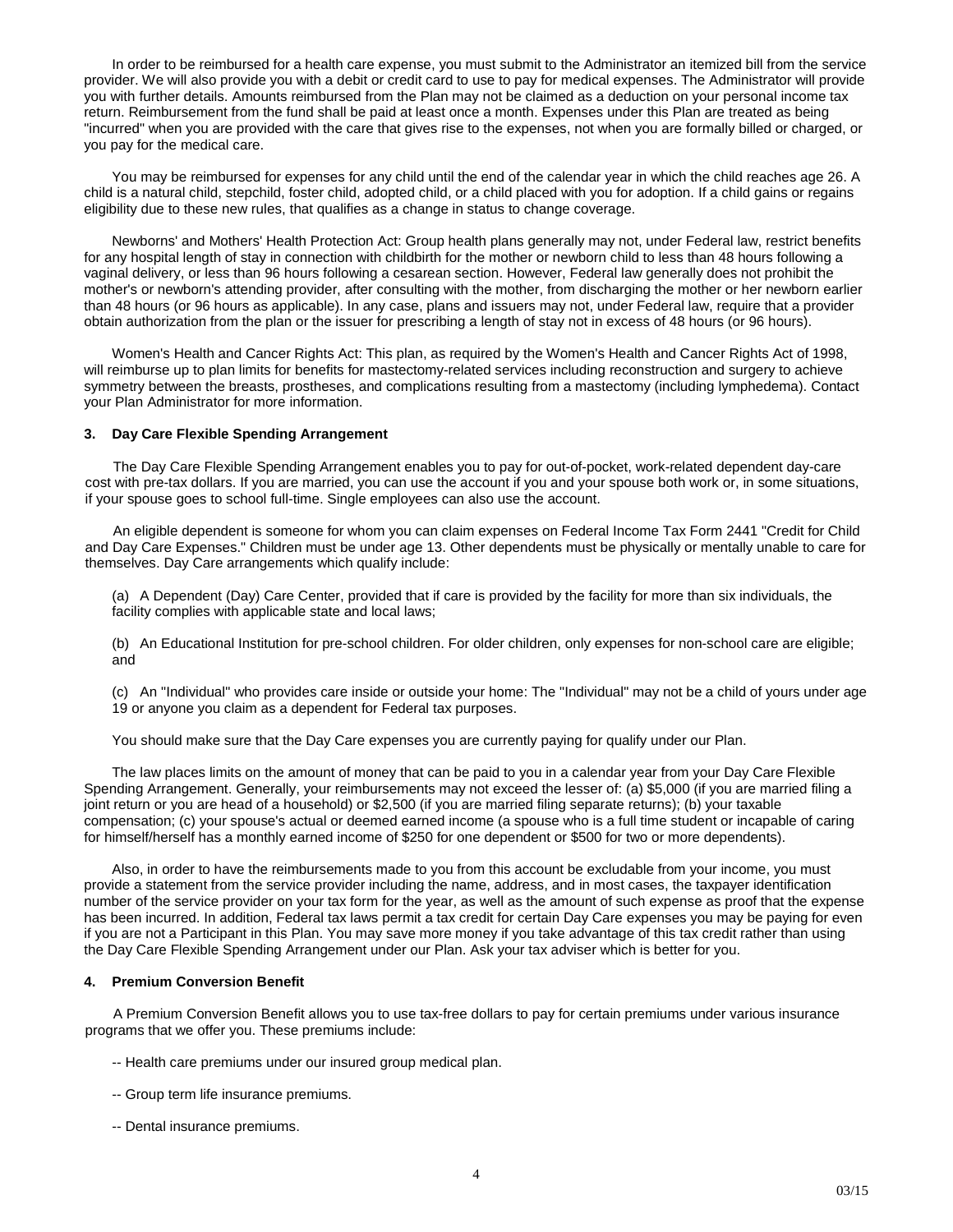- -- Disability insurance premiums.
- -- Vision insurance premiums.
- -- Accidental death and dismemberment insurance premiums.
- -- Other insurance coverage that we may provide.

Under our Plan, we will establish sub-accounts for you for each different type of insurance coverage that is available. Also, certain limits on the amount of coverage may apply.

The Administrator may terminate or modify Plan benefits at any time, subject to the provisions of any insurance contracts providing benefits described above. We will not be liable to you if an insurance company fails to provide any of the benefits described above. Also, your insurance will end when you leave employment, are no longer eligible under the terms of any insurance policies, or when insurance terminates.

Any benefits to be provided by insurance will be provided only after (1) you have provided the Administrator the necessary information to apply for insurance, and (2) the insurance is in effect for you.

If you cover your children up to age 26 under your insurance, you can pay for that coverage through the Plan.

# **5. May I direct Plan contributions to my Health Savings Account?**

Yes. Any monies that you do not apply toward available benefits can be contributed to your Health Savings Account, which enables you to pay for expenses which are not covered by our insured medical plan and save taxes at the same time. Please see your Plan Administrator for further details.

#### **V BENEFIT PAYMENTS**

# **1. When will I receive payments from my accounts?**

During the course of the Plan Year, you may submit requests for reimbursement of expenses you have incurred. Expenses are considered "incurred" when the service is performed, not necessarily when it is paid for. The Administrator will provide you with acceptable forms for submitting these requests for reimbursement. If the request qualifies as a benefit or expense that the Plan has agreed to pay, you will receive a reimbursement payment soon thereafter. Remember, these reimbursements which are made from the Plan are generally not subject to federal income tax or withholding. Nor are they subject to Social Security taxes. Requests for payment of insured benefits should be made directly to the insurer. You will only be reimbursed from the Day Care Flexible Spending Arrangement to the extent that there are sufficient funds in the Account to cover your request.

# **2. What happens if I don't spend all Plan contributions during the Plan Year?**

Any monies left at the end of the Plan Year will be forfeited, except for amounts contributed to your Health Savings Account. Obviously, qualifying expenses that you incur late in the Plan Year for which you seek reimbursement after the end of such Plan Year will be paid first before any amount is forfeited. For the Health Care Flexible Spending Arrangement, you must submit claims no later than 90 days after the end of the Plan Year. For the Day Care Flexible Spending Arrangement, you must submit claims no later than 90 days after the end of the Plan Year. Because it is possible that you might forfeit amounts in the Plan if you do not fully use the contributions that have been made, it is important that you decide how much to place in each account carefully and conservatively. Remember, you must decide which benefits you want to contribute to and how much to place in each account before the Plan Year begins. You want to be as certain as you can that the amount you decide to place in each account will be used up entirely.

# **3. Family and Medical Leave Act (FMLA)**

If you take leave under the Family and Medical Leave Act, you may revoke or change your existing elections for health insurance, group-term life insurance and the Health Care Flexible Spending Arrangement. If your coverage in these benefits terminates, due to your revocation of the benefit while on leave or due to your non-payment of contributions, you will be permitted to reinstate coverage for the remaining part of the Plan Year upon your return. For the Health Care Flexible Spending Arrangement, you may continue your coverage or you may revoke your coverage and resume it when you return. You can resume your coverage at its original level and make payments for the time that you are on leave. For example, if you elect \$1,200 for the year and are out on leave for 3 months, then return and elect to resume your coverage at that level, your remaining payments will be increased to cover the difference - from \$100 per month to \$150 per month. Alternatively your maximum amount will be reduced proportionately for the time that you were gone. For example, if you elect \$1,200 for the year and are out on leave for 3 months, your amount will be reduced to \$900. The expenses you incur during the time you are not in the Health Care Flexible Spending Arrangement are not reimbursable.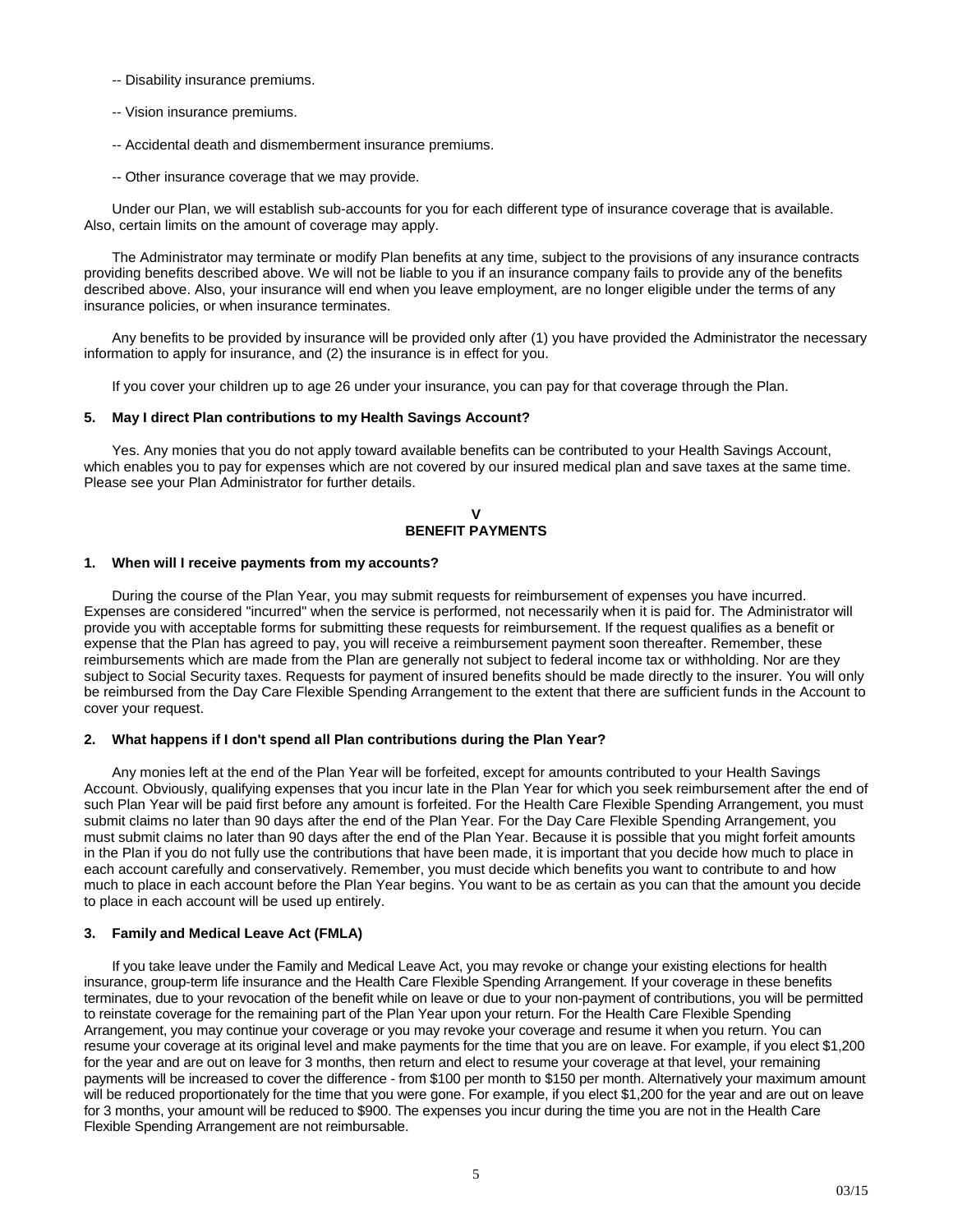If you continue your coverage during your unpaid leave, you may pre-pay for the coverage, you may pay for your coverage on an after-tax basis while you are on leave, or you and your Employer may arrange a schedule for you to "catch up" your payments when you return.

# **4. Uniformed Services Employment and Reemployment Rights Act (USERRA)**

If you are going into or returning from military service, you may have special rights to health care coverage under your Health Care Flexible Spending Arrangement under the Uniformed Services Employment and Reemployment Rights Act of 1994. These rights can include extended health care coverage. If you may be affected by this law, ask your Administrator for further details.

#### **5. What happens if I terminate employment?**

If you terminate employment during the Plan Year, your right to benefits will be determined in the following manner:

(a) You will remain covered by insurance, but only for the period for which premiums have been paid prior to your termination of employment.

(b) You will still be able to request reimbursement for qualifying Day Care expenses incurred during the remainder of the Plan Year from the balance remaining in your Day Care account at the time of termination of employment. However, no further salary redirection contributions will be made on your behalf after you terminate. You must submit claims within 90 days after the end of the Plan Year in which termination occurs.

(c) Your Health Savings Account amounts will remain yours even after your termination of employment.

(d) For health benefit coverage and Health Care Flexible Spending Arrangement coverage on termination of employment, please see the Article entitled "Continuation Coverage Rights Under COBRA." Upon your termination of employment, your participation in the Health Care Flexible Spending Arrangement will cease, and no further salary redirection contributions will be contributed on your behalf. However, you will be able to submit claims for health care expenses that were incurred before the end of the period for which payments to the Health Care Flexible Spending Arrangement have already been made. Your further participation will be governed by "Continuation Coverage Rights Under COBRA."

### **6. Will my Social Security benefits be affected?**

Your Social Security benefits may be slightly reduced because when you receive tax-free benefits under our Plan, it reduces the amount of contributions that you make to the Federal Social Security system as well as our contribution to Social Security on your behalf.

# **VI HIGHLY COMPENSATED AND KEY EMPLOYEES**

#### **1. Do limitations apply to highly compensated employees?**

Under the Internal Revenue Code, highly compensated employees and key employees generally are Participants who are officers, shareholders or highly paid. You will be notified by the Administrator each Plan Year whether you are a highly compensated employee or a key employee.

If you are within these categories, the amount of contributions and benefits for you may be limited so that the Plan as a whole does not unfairly favor those who are highly paid, their spouses or their dependents. Federal tax laws state that a plan will be considered to unfairly favor the key employees if they as a group receive more than 25% of all of the nontaxable benefits provided for under our Plan.

Plan experience will dictate whether contribution limitations on highly compensated employees or key employees will apply. You will be notified of these limitations if you are affected.

#### **VII PLAN ACCOUNTING**

#### **1. Periodic Statements**

The Administrator will provide you with a statement of your account periodically during the Plan Year that shows your account balance. It is important to read these statements carefully so you understand the balance remaining to pay for a benefit. Remember, you want to spend all the money you have designated for a particular benefit by the end of the Plan Year.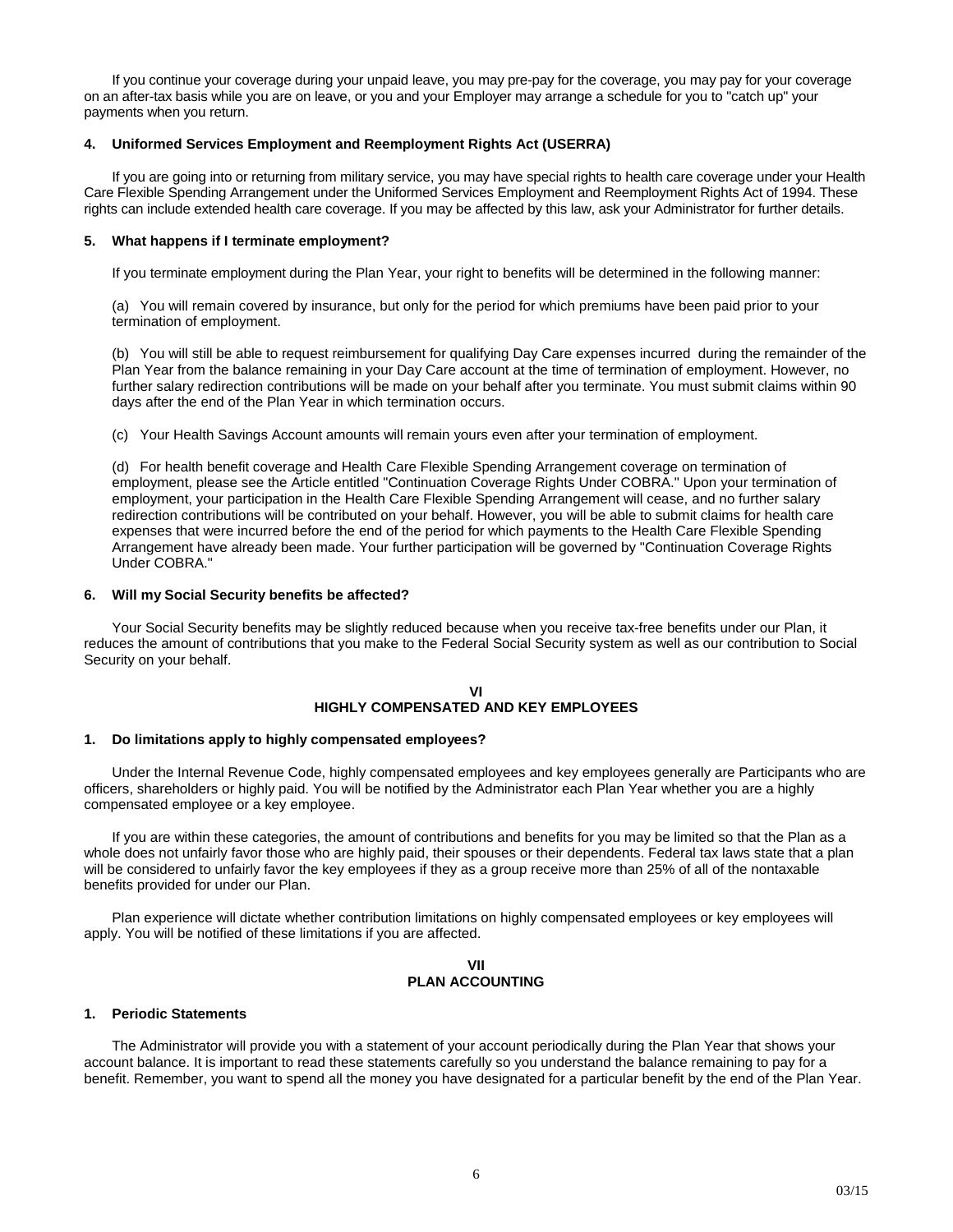# **VIII GENERAL INFORMATION ABOUT OUR PLAN**

This Section contains certain general information which you may need to know about the Plan.

# **1. General Plan Information**

Saint Mary's College of California Flexible Benefits Plan is the name of the Plan.

Your Employer has assigned Plan Number 501 to your Plan.

The provisions of your amended Plan become effective on January 1, 2015. Your Plan was originally effective on January 1, 2010.

Your Plan's records are maintained on a twelve-month period of time. This is known as the Plan Year. The Plan Year begins on January 1 and ends on December 31.

# **2. Employer Information**

Your Employer's name, address, and identification number are:

Saint Mary's College of California PO Box 4227 Moraga, California 94575 94-1156599

### **3. Plan Administrator Information**

The name, address and business telephone number of your Plan's Administrator are:

Saint Mary's College of California PO Box 4227 Moraga, California 94575 (925) 631-4055

The Administrator keeps the records for the Plan and is responsible for the administration of the Plan. The Administrator will also answer any questions you may have about our Plan. You may contact the Administrator for any further information about the Plan.

# **4. Service of Legal Process**

The name and address of the Plan's agent for service of legal process are:

Saint Mary's College of California PO Box 4227 Moraga, California 94575

# **5. Type of Administration**

The type of Administration is Employer Administration.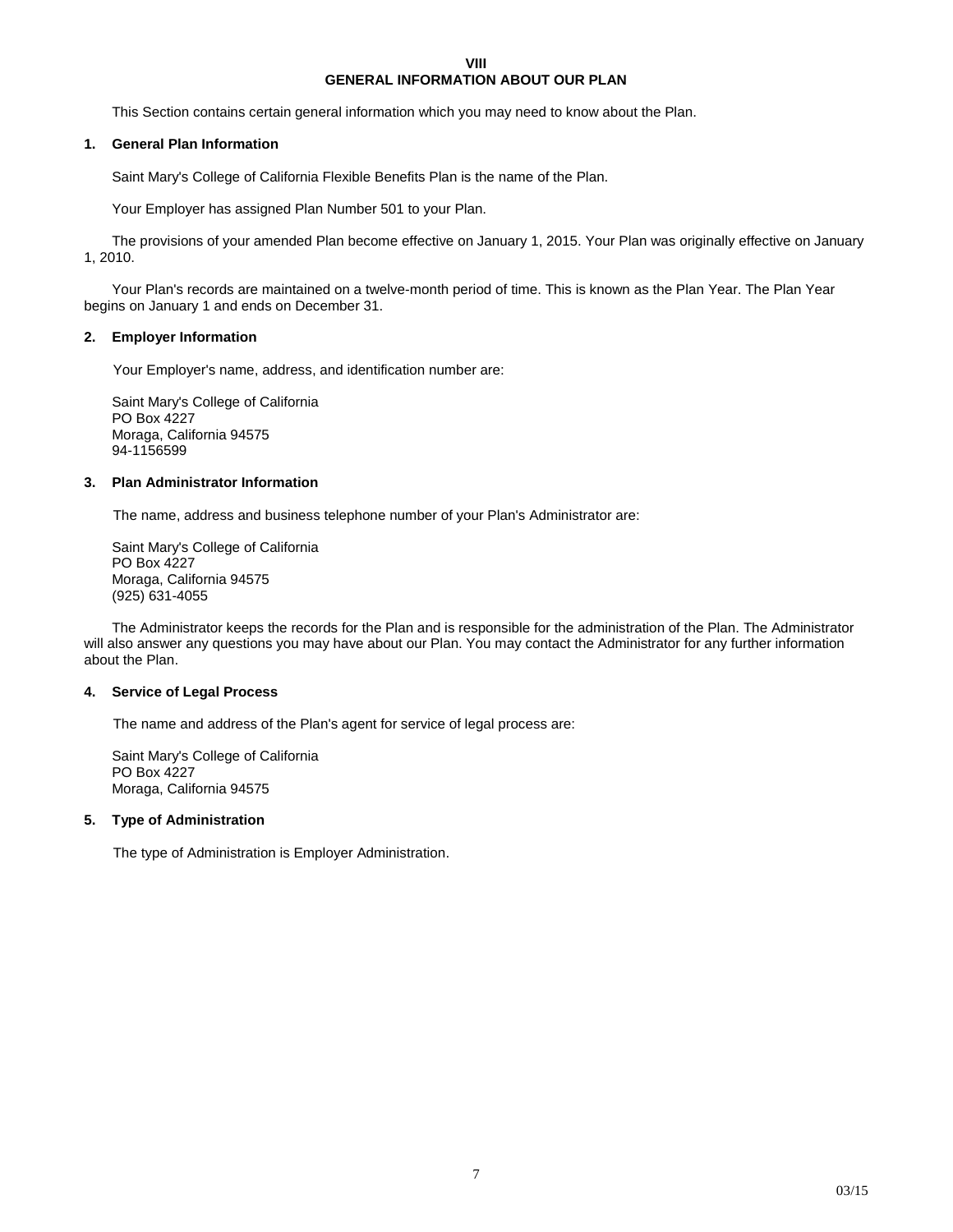# **6. Claims Submission**

Claims for expenses should be submitted to:

Flex-Plan Services, Inc. PO Box 53250 Bellevue, Washington 98015

# **IX ADDITIONAL PLAN INFORMATION**

# **1. Your Rights Under ERISA**

Plan Participants, eligible employees and all other employees of the Employer may be entitled to certain rights and protections under the Employee Retirement Income Security Act of 1974 (ERISA) and the Internal Revenue Code. These laws provide that Participants, eligible employees and all other employees are entitled to:

(a) examine, without charge, at the Administrator's office, all Plan documents, including insurance contracts, collective bargaining agreements, and a copy of the latest annual report (Form 5500 Series) filed by the Plan with the U.S. Department of Labor, and available at the Public Disclosure Room of the Employee Benefits Security Administration;

(b) obtain copies of all Plan documents and other Plan information upon written request to the Administrator. The Administrator may charge a reasonable fee for the copies;

(c) continue health coverage for a Participant, Spouse, or other dependents if there is a loss of coverage under the Plan as a result of a qualifying event. Employees or dependents may have to pay for such coverage; and

(d) review this summary plan description and the documents governing the plan on the rules governing COBRA continuation rights.

In addition to creating rights for Plan Participants, ERISA imposes duties upon the people who are responsible for the operation of an employee benefit plan. The people who operate your Plan, called "fiduciaries" of the Plan, have a duty to do so prudently and in the best interest of you and other Plan Participants.

No one, including your employer or any other person, may fire you or otherwise discriminate against you in any way to prevent you from obtaining a benefit or exercising your rights under ERISA.

If your claim for a benefit is denied or ignored, in whole or in part, you have a right to know why this was done, to obtain copies of documents relating to the decision without charge, and to appeal any denial, all within certain time schedules.

If you have a claim for benefits which is denied or ignored, in whole or in part, you may file suit in a state or Federal court. In addition, if you disagree with the Plan's decision or lack thereof concerning the qualified status of a medical child support order, you may file suit in Federal court.

Under ERISA there are steps you can take to enforce the above rights. For instance, if you request materials from the Plan and do not receive them within thirty (30) days, you may file suit in a Federal court. In such a case, the court may request the Administrator to provide the materials and pay you up to \$110 a day until you receive the materials, unless the materials were not sent because of reasons beyond the control of the Administrator. If you have a claim for benefits which is denied or ignored, in whole or in part, you may file suit in a state or Federal court.

If it should happen that Plan fiduciaries misuse the Plan's money, or if you are discriminated against for asserting your rights, you may seek assistance from the U.S. Department of Labor, or you may file suit in a Federal court. The court will decide who should pay court costs and legal fees. If you are successful, the court may order the person you have sued to pay these costs and fees. If you lose, the court may order you to pay these costs and fees; for example, if it finds your claim is frivolous.

If you have any questions about the Plan, you should contact the Administrator. If you have any questions about this statement, or about your rights under ERISA or the Health Insurance Portability and Accountability Act (HIPAA) or if you need assistance in obtaining documents from the Administrator, you should contact either the nearest Regional or District Office of the U.S. Department of Labor's Employee Benefits Security Administration (EBSA) or visit the EBSA website at [www.dol.gov/ebsa/](http://www.dol.gov/ebsa). (Addresses and phone numbers of Regional and District EBSA Offices are available through EBSA's website.) You may also obtain certain publications about your rights and responsibilities under ERISA by calling the publications hotline of the Employee Benefits Security Administration.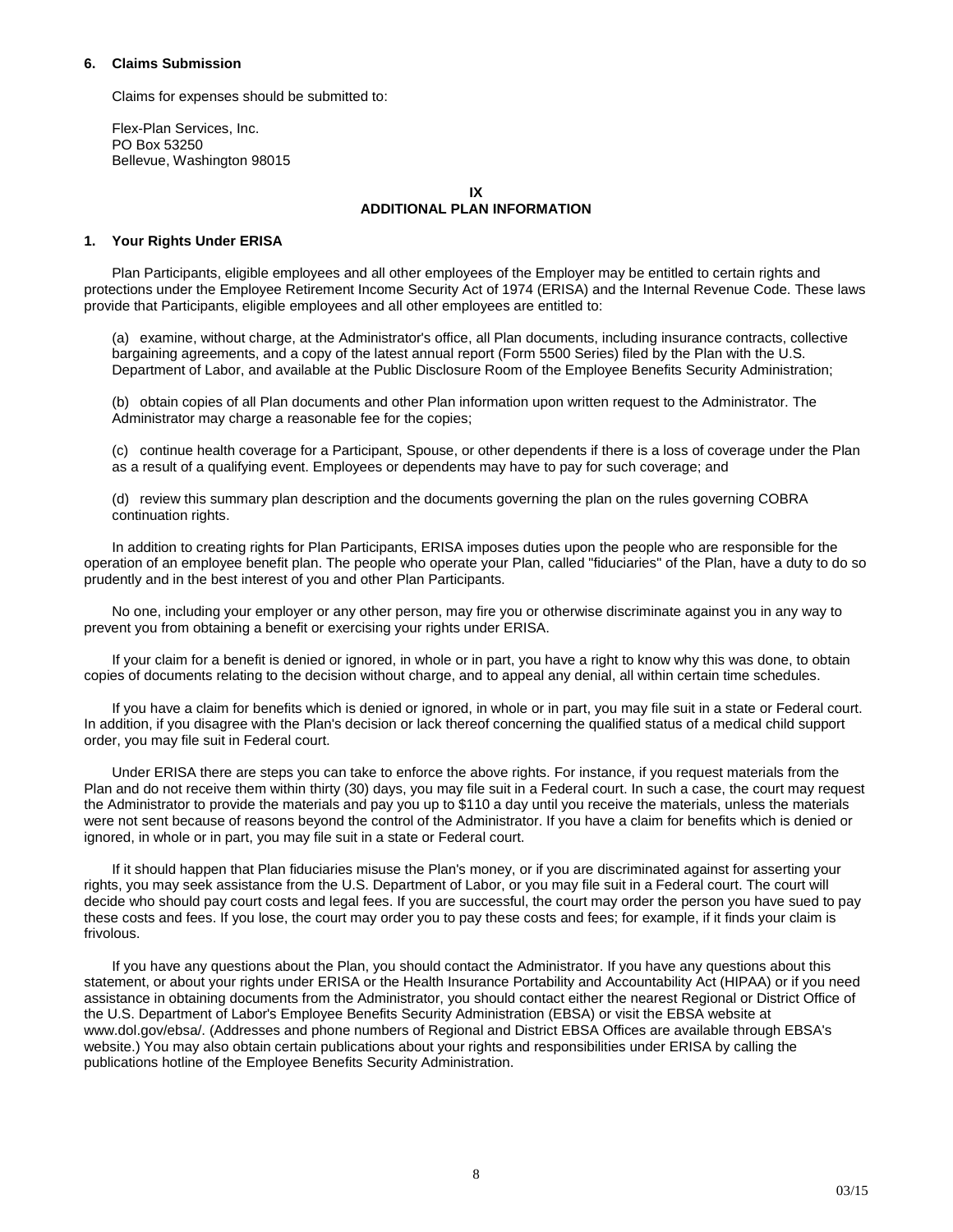# **2. Claims Process**

You should submit all reimbursement claims during the Plan Year. For the Health Care Flexible Spending Arrangement, you must submit claims no later than 90 days after the end of the Plan Year. For the Day Care Flexible Spending Arrangement, you must submit claims no later than 90 days after the end of the Plan Year. Any claims submitted after that time will not be considered.

Claims that are insured will be handled in accordance with procedures contained in the insurance policies. All other general requests should be directed to the Administrator of our Plan. If a Claim under the Plan is denied in whole or in part, you will receive written notification. The notification will include the reasons for the denial, with reference to the specific provisions of the Plan on which the denial was based, a description of any additional information needed to process the claim and an explanation of the claims review procedure. .

A level one appeal must be submitted within 180 days of receipt of the denial. Any such request should be accompanied by documents or records in support of your appeal. You may review pertinent documents and submit issues and comments in writing. The claims administrator will review the claim and provide, within 30 days, a written response to the appeal ( extended by reasonable time if necessary). In this response, the claims administrator will explain the reason for the decision, with specific reference to the provisions of the Plan on which the decision is based. If you disagree with the level one appeal decision you may submit a request for a level two appeal to be determined by the Employer. You must submit a request for a level two appeal within 60 days of receipt of the level one notice. You will be notified within 30 days after the Employer receives the appeal (extended by reasonable time if necessary). The Employer has the exclusive right to interpret the appropriate plan provisions. Decisions of the Employer are conclusive and binding.

In the case of a claim under Flexible Spending Arrangement, the following timetable for claims applies:

Notification of whether claim is accepted or denied: 30 days

Extension due to matters beyond the control of the Plan: 15 days

Denial or insufficient information on the claim:

Notification of: 15 days

Response by Participant: 45 days

Review of claim denial: 30 days

You must file your appeal by submitting a written request by email, fax, or mail. Indicate either level one or level two appeal on the email, fax, or letter.

Email: claims@flex-plan.com

Fax: 425-451-7002 or 866-535-9227

Mail: Flex-Plan Services, Inc. PO Box 53250 Bellevue, WA 98015

The Plan Administrator will provide written or electronic notification of any claim denial. The notice will state:

(a) The specific reason or reasons for the denial;

(b) Reference to the specific Plan provisions on which the denial was based;

(c) A description of any additional material or information necessary for the claimant to perfect the claim and an explanation of why such material or information is necessary;

(d) A description of the Plan's review procedures and the time limits applicable to such procedures. This will include a statement of your right to bring a civil action under section 502 of ERISA following a denial on review;

(e) A statement that the claimant is entitled to receive, upon request and free of charge, reasonable access to, and copies of, all documents, records, and other information relevant to the claim; and

(f) If the denial was based on an internal rule, guideline, protocol, or other similar criterion, the specific rule, guideline, protocol, or criterion will be provided free of charge. If this is not practical, a statement will be included that such a rule, guideline, protocol, or criterion was relied upon in making the denial and a copy will be provided free of charge to the claimant upon request.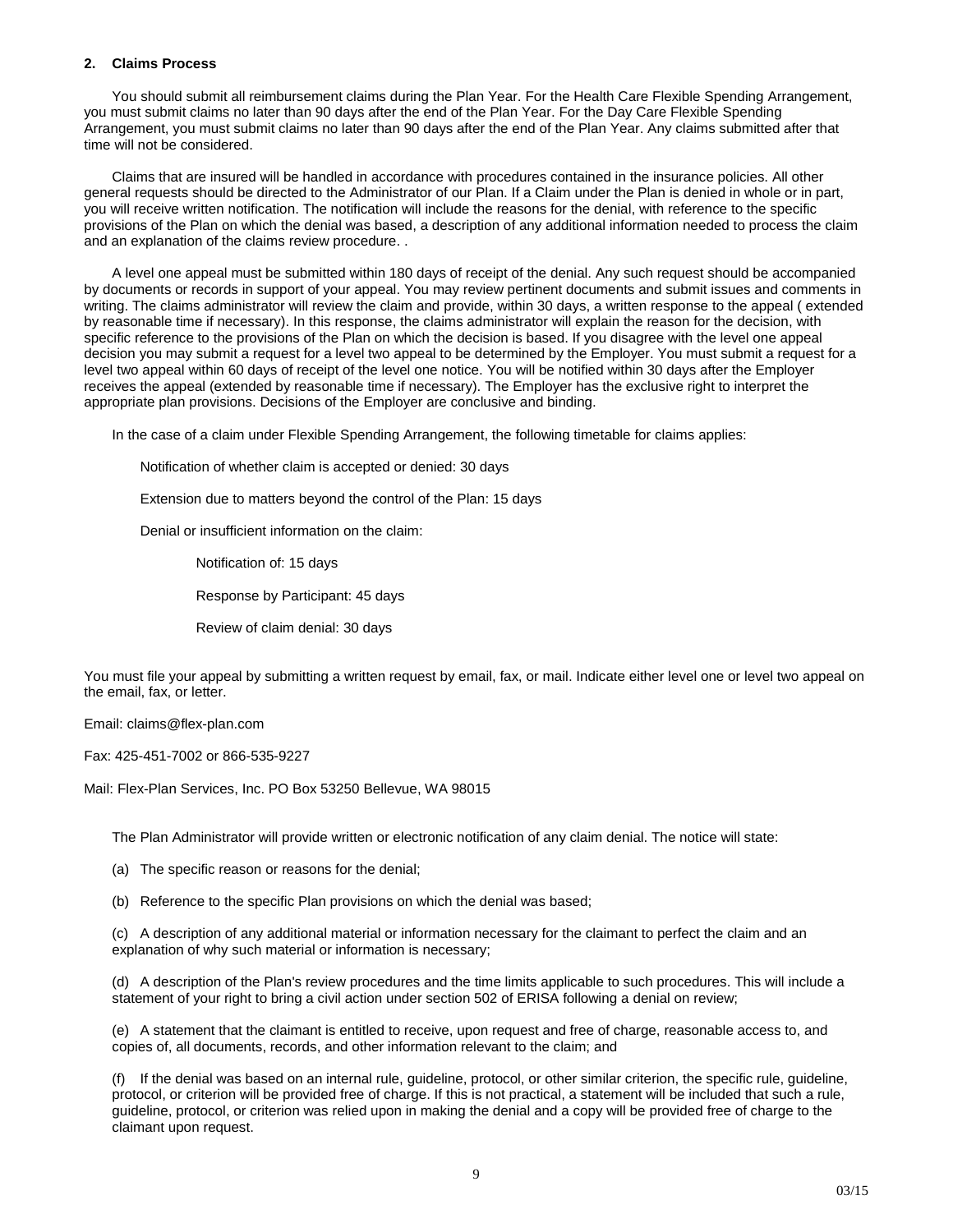When you receive a denial, you will have 180 days following receipt of the notification in which to appeal the decision. You may submit written comments, documents, records, and other information relating to the claim. If you request, you will be provided, free of charge, reasonable access to, and copies of, all documents, records, and other information relevant to the claim.

The period of time within which a denial on review is required to be made will begin at the time an appeal is filed in accordance with the procedures of the Plan. This timing is without regard to whether all the necessary information accompanies the filing.

A document, record, or other information shall be considered relevant to a claim if it:

(a) was relied upon in making the claim determination;

(b) was submitted, considered, or generated in the course of making the claim determination, without regard to whether it was relied upon in making the claim determination;

(c) demonstrated compliance with the administrative processes and safeguards designed to ensure and to verify that claim determinations are made in accordance with Plan documents and Plan provisions have been applied consistently with respect to all claimants; or

(d) constituted a statement of policy or guidance with respect to the Plan concerning the denied claim.

The review will take into account all comments, documents, records, and other information submitted by the claimant relating to the claim, without regard to whether such information was submitted or considered in the initial claim determination. The review will not afford deference to the initial denial and will be conducted by a fiduciary of the Plan who is neither the individual who made the adverse determination nor a subordinate of that individual.

### **3. Qualified Medical Child Support Order**

A medical child support order is a judgment, decree or order (including approval of a property settlement) made under state law that provides for child support or health coverage for the child of a participant. The child becomes an "alternate recipient" and can receive benefits under the health plans of the Employer, if the order is determined to be "qualified." You may obtain, without charge, a copy of the procedures governing the determination of qualified medical child support orders from the Plan Administrator.

# **X CONTINUATION COVERAGE RIGHTS UNDER COBRA**

Under federal law, the Consolidated Omnibus Budget Reconciliation Act of 1985 (COBRA), certain employees and their families covered under health benefits under this Plan will be entitled to the opportunity to elect a temporary extension of health coverage (called "COBRA continuation coverage") where coverage under the Plan would otherwise end. This notice is intended to inform Plan Participants and beneficiaries, in summary fashion, of their rights and obligations under the continuation coverage provisions of COBRA, as amended and reflected in final and proposed regulations published by the Department of the Treasury. This notice is intended to reflect the law and does not grant or take away any rights under the law.

The Plan Administrator or its designee is responsible for administering COBRA continuation coverage. Complete instructions on COBRA, as well as election forms and other information, will be provided by the Plan Administrator or its designee to Plan Participants who become Qualified Beneficiaries under COBRA. While the Plan itself is not a group health plan, it does provide health benefits. Whenever "Plan" is used in this section, it means any of the health benefits under this Plan including the Health Care Flexible Spending Arrangement.

# **1. What is COBRA continuation coverage?**

COBRA continuation coverage is the temporary extension of group health plan coverage that must be offered to certain Plan Participants and their eligible family members (called "Qualified Beneficiaries") at group rates. The right to COBRA continuation coverage is triggered by the occurrence of a life event that results in the loss of coverage under the terms of the Plan (the "Qualifying Event"). The coverage must be identical to the coverage that the Qualified Beneficiary had immediately before the Qualifying Event, or if the coverage has been changed, the coverage must be identical to the coverage provided to similarly situated active employees who have not experienced a Qualifying Event (in other words, similarly situated non-COBRA beneficiaries).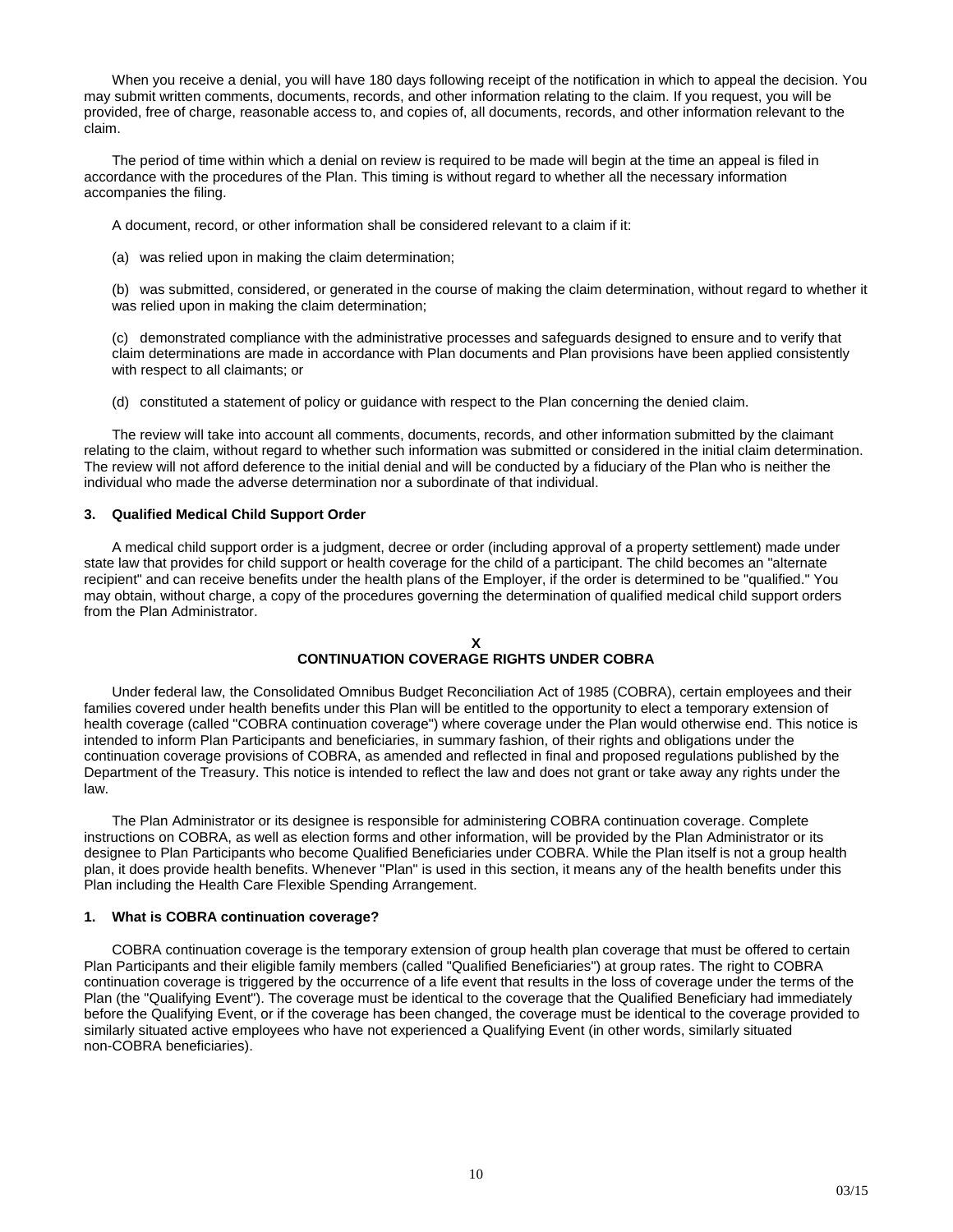#### **2. Who can become a Qualified Beneficiary?**

In general, a Qualified Beneficiary can be:

(a) Any individual who, on the day before a Qualifying Event, is covered under a Plan by virtue of being on that day either a covered Employee, the Spouse of a covered Employee, or a Dependent child of a covered Employee. If, however, an individual who otherwise qualifies as a Qualified Beneficiary is denied or not offered coverage under the Plan under circumstances in which the denial or failure to offer constitutes a violation of applicable law, then the individual will be considered to have had the coverage and will be considered a Qualified Beneficiary if that individual experiences a Qualifying Event.

(b) Any child who is born to or placed for adoption with a covered Employee during a period of COBRA continuation coverage, and any individual who is covered by the Plan as an alternate recipient under a qualified medical support order. If, however, an individual who otherwise qualifies as a Qualified Beneficiary is denied or not offered coverage under the Plan under circumstances in which the denial or failure to offer constitutes a violation of applicable law, then the individual will be considered to have had the coverage and will be considered a Qualified Beneficiary if that individual experiences a Qualifying Event.

The term "covered Employee" includes any individual who is provided coverage under the Plan due to his or her performance of services for the employer sponsoring the Plan. However, this provision does not establish eligibility of these individuals. Eligibility for Plan coverage shall be determined in accordance with Plan Eligibility provisions.

An individual is not a Qualified Beneficiary if the individual's status as a covered Employee is attributable to a period in which the individual was a nonresident alien who received from the individual's Employer no earned income that constituted income from sources within the United States. If, on account of the preceding reason, an individual is not a Qualified Beneficiary, then a Spouse or Dependent child of the individual will also not be considered a Qualified Beneficiary by virtue of the relationship to the individual. A domestic partner is not a Qualified Beneficiary.

Each Qualified Beneficiary (including a child who is born to or placed for adoption with a covered Employee during a period of COBRA continuation coverage) must be offered the opportunity to make an independent election to receive COBRA continuation coverage.

# **3. What is a Qualifying Event?**

A Qualifying Event is any of the following if the Plan provided that the Plan participant would lose coverage (i.e., cease to be covered under the same terms and conditions as in effect immediately before the Qualifying Event) in the absence of COBRA continuation coverage:

(a) The death of a covered Employee.

(b) The termination (other than by reason of the Employee's gross misconduct), or reduction of hours, of a covered Employee's employment.

(c) The divorce or legal separation of a covered Employee from the Employee's Spouse. If the Employee reduces or eliminates the Employee's Spouse's Plan coverage in anticipation of a divorce or legal separation, and a divorce or legal separation later occurs, then the divorce or legal separation may be considered a Qualifying Event even though the Spouse's coverage was reduced or eliminated before the divorce or legal separation.

(d) A covered Employee's enrollment in any part of the Medicare program.

(e) A Dependent child's ceasing to satisfy the Plan's requirements for a Dependent child (for example, attainment of the maximum age for dependency under the Plan).

If the Qualifying Event causes the covered Employee, or the covered Spouse or a Dependent child of the covered Employee, to cease to be covered under the Plan under the same terms and conditions as in effect immediately before the Qualifying Event, the persons losing such coverage become Qualified Beneficiaries under COBRA if all the other conditions of COBRA are also met. For example, any increase in contribution that must be paid by a covered Employee, or the Spouse, or a Dependent child of the covered Employee, for coverage under the Plan that results from the occurrence of one of the events listed above is a loss of coverage.

The taking of leave under the Family and Medical Leave Act of 1993 ("FMLA") does not constitute a Qualifying Event. A Qualifying Event will occur, however, if an Employee does not return to employment at the end of the FMLA leave and all other COBRA continuation coverage conditions are present. If a Qualifying Event occurs, it occurs on the last day of FMLA leave and the applicable maximum coverage period is measured from this date (unless coverage is lost at a later date and the Plan provides for the extension of the required periods, in which case the maximum coverage date is measured from the date when the coverage is lost.) Note that the covered Employee and family members will be entitled to COBRA continuation coverage even if they failed to pay the employee portion of premiums for coverage under the Plan during the FMLA leave.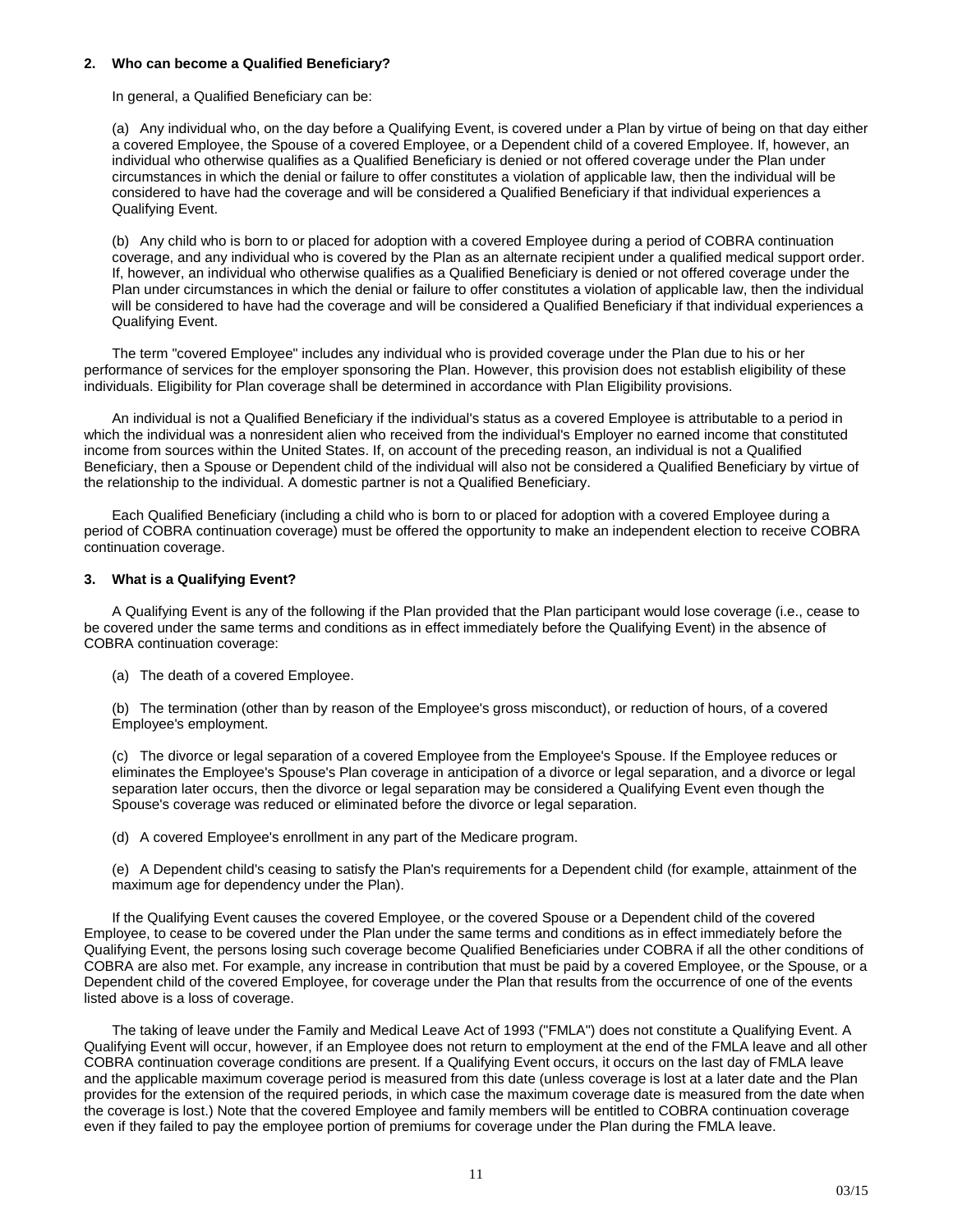# **4. What factors should be considered when determining to elect COBRA continuation coverage?**

You should take into account that a failure to continue your group health coverage will affect your rights under federal law. First, you can lose the right to avoid having pre-existing condition exclusions applied by other group health plans if there is more than a 63-day gap in health coverage and election of COBRA continuation coverage may help you avoid such a gap. (These pre-existing condition exclusions will only apply during Plan Years that begin before January 1, 2014.) Second, if you do not elect COBRA continuation coverage and pay the appropriate premiums for the maximum time available to you, you will lose the right to convert to an individual health insurance policy, which does not impose such pre-existing condition exclusions. Finally, you should take into account that you have special enrollment rights under federal law (HIPAA). You have the right to request special enrollment in another group health plan for which you are otherwise eligible (such as a plan sponsored by your Spouse's employer) within 30 days after Plan coverage ends due to a Qualifying Event listed above. You will also have the same special right at the end of COBRA continuation coverage if you get COBRA continuation coverage for the maximum time available to you.

# **5. What is the procedure for obtaining COBRA continuation coverage?**

The Plan has conditioned the availability of COBRA continuation coverage upon the timely election of such coverage. An election is timely if it is made during the election period.

### **6. What is the election period and how long must it last?**

The election period is the time period within which the Qualified Beneficiary must elect COBRA continuation coverage under the Plan. The election period must begin no later than the date the Qualified Beneficiary would lose coverage on account of the Qualifying Event and ends 60 days after the later of the date the Qualified Beneficiary would lose coverage on account of the Qualifying Event or the date notice is provided to the Qualified Beneficiary of her or his right to elect COBRA continuation coverage. If coverage is not elected within the 60 day period, all rights to elect COBRA continuation coverage are forfeited.

Note: If a covered Employee who has been terminated or experienced a reduction of hours qualifies for a trade readjustment allowance or alternative trade adjustment assistance under a federal law called the Trade Act of 2002, and the employee and his or her covered dependents have not elected COBRA coverage within the normal election period, a second opportunity to elect COBRA coverage will be made available for themselves and certain family members, but only within a limited period of 60 days or less and only during the six months immediately after their group health plan coverage ended. Any person who qualifies or thinks that he or she and/or his or her family members may qualify for assistance under this special provision should contact the Plan Administrator or its designee for further information.

The Trade Act of 2002 also created a tax credit for certain TAA-eligible individuals and for certain retired employees who are receiving pension payments from the Pension Benefit Guaranty Corporation (PBGC) (eligible individuals). Under the new tax provisions, eligible individuals can either take a tax credit or get advance payment of a part of the premiums paid for qualified health insurance, including continuation coverage. If you have questions about these new tax provisions, you may call the Health Coverage Tax Credit Consumer Contact Center toll-free at 1-866-628-4282. TTD/TTY callers may call toll-free at 1-866-626-4282. More information about the Trade Act is also available at www.doleta.gov/tradeact.

# **7. Is a covered Employee or Qualified Beneficiary responsible for informing the Plan Administrator of the occurrence of a Qualifying Event?**

The Plan will offer COBRA continuation coverage to Qualified Beneficiaries only after the Plan Administrator or its designee has been timely notified that a Qualifying Event has occurred. The Employer (if the Employer is not the Plan Administrator) will notify the Plan Administrator or its designee of the Qualifying Event within 30 days following the date coverage ends when the Qualifying Event is:

- (a) the end of employment or reduction of hours of employment,
- (b) death of the employee,
- (c) commencement of a proceeding in bankruptcy with respect to the Employer, or
- (d) entitlement of the employee to any part of Medicare.

# **IMPORTANT:**

**For the other Qualifying Events (divorce or legal separation of the employee and spouse or a dependent child's losing eligibility for coverage as a dependent child), you or someone on your behalf must notify the Plan Administrator or its designee in writing within 60 days after the Qualifying Event occurs, using the procedures specified below. If these procedures are not followed or if the notice is not provided in writing to the Plan**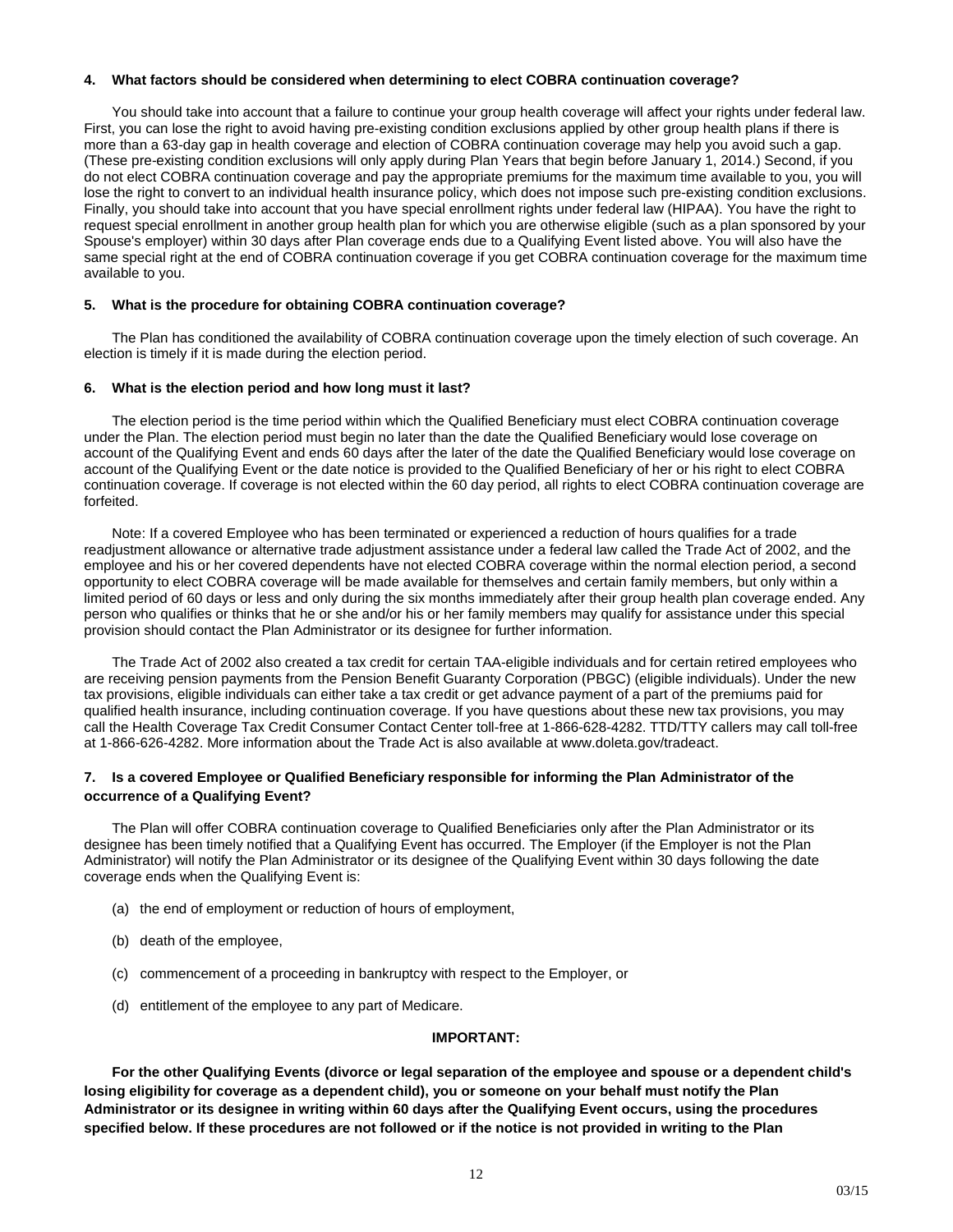**Administrator or its designee during the 60-day notice period, any spouse or dependent child who loses coverage will not be offered the option to elect continuation coverage. You must send this notice to the Plan Administrator or its designee.**

# *NOTICE PROCEDURES:*

Any notice that you provide must be *in writing*. Oral notice, including notice by telephone, is not acceptable. You must mail, fax or hand-deliver your notice to the person, department or firm listed below, at the following address:

> Saint Mary's College of California PO Box 4227 Moraga, California 94575

If mailed, your notice must be postmarked no later than the last day of the required notice period. Any notice you provide must state:

- the **name of the plan or plans** under which you lost or are losing coverage,
- the **name and address of the employee** covered under the plan,
- the **name(s) and address(es) of the Qualified Beneficiary(ies)**, and
- the **Qualifying Event** and the **date** it happened.

If the Qualifying Event is a **divorce or legal separation**, your notice must include **a copy of the divorce decree or the legal separation agreement**.

Be aware that there are other notice requirements in other contexts, for example, in order to qualify for a disability extension.

Once the Plan Administrator or its designee receives *timely notice* that a Qualifying Event has occurred, COBRA continuation coverage will be offered to each of the qualified beneficiaries. Each Qualified Beneficiary will have an independent right to elect COBRA continuation coverage. Covered employees may elect COBRA continuation coverage for their spouses, and parents may elect COBRA continuation coverage on behalf of their children. For each Qualified Beneficiary who elects COBRA continuation coverage, COBRA continuation coverage will begin on the date that plan coverage would otherwise have been lost. If you or your spouse or dependent children do not elect continuation coverage within the 60-day election period described above, the right to elect continuation coverage will be lost.

# **8. Is a waiver before the end of the election period effective to end a Qualified Beneficiary's election rights?**

If, during the election period, a Qualified Beneficiary waives COBRA continuation coverage, the waiver can be revoked at any time before the end of the election period. Revocation of the waiver is an election of COBRA continuation coverage. However, if a waiver is later revoked, coverage need not be provided retroactively (that is, from the date of the loss of coverage until the waiver is revoked). Waivers and revocations of waivers are considered made on the date they are sent to the Plan Administrator or its designee, as applicable.

# **9. Is COBRA coverage available if a Qualified Beneficiary has other group health plan coverage or Medicare?**

Qualified Beneficiaries who are entitled to elect COBRA continuation coverage may do so even if they are covered under another group health plan or are entitled to Medicare benefits on or before the date on which COBRA is elected. However, a Qualified Beneficiary's COBRA coverage will terminate automatically if, after electing COBRA, he or she becomes entitled to Medicare or becomes covered under other group health plan coverage (but only after any applicable preexisting condition exclusions of that other plan have been exhausted or satisfied).

# **10. When may a Qualified Beneficiary's COBRA continuation coverage be terminated?**

During the election period, a Qualified Beneficiary may waive COBRA continuation coverage. Except for an interruption of coverage in connection with a waiver, COBRA continuation coverage that has been elected for a Qualified Beneficiary must extend for at least the period beginning on the date of the Qualifying Event and ending not before the earliest of the following dates:

- (a) The last day of the applicable maximum coverage period.
- (b) The first day for which Timely Payment is not made to the Plan with respect to the Qualified Beneficiary.

(c) The date upon which the Employer ceases to provide any group health plan (including a successor plan) to any employee.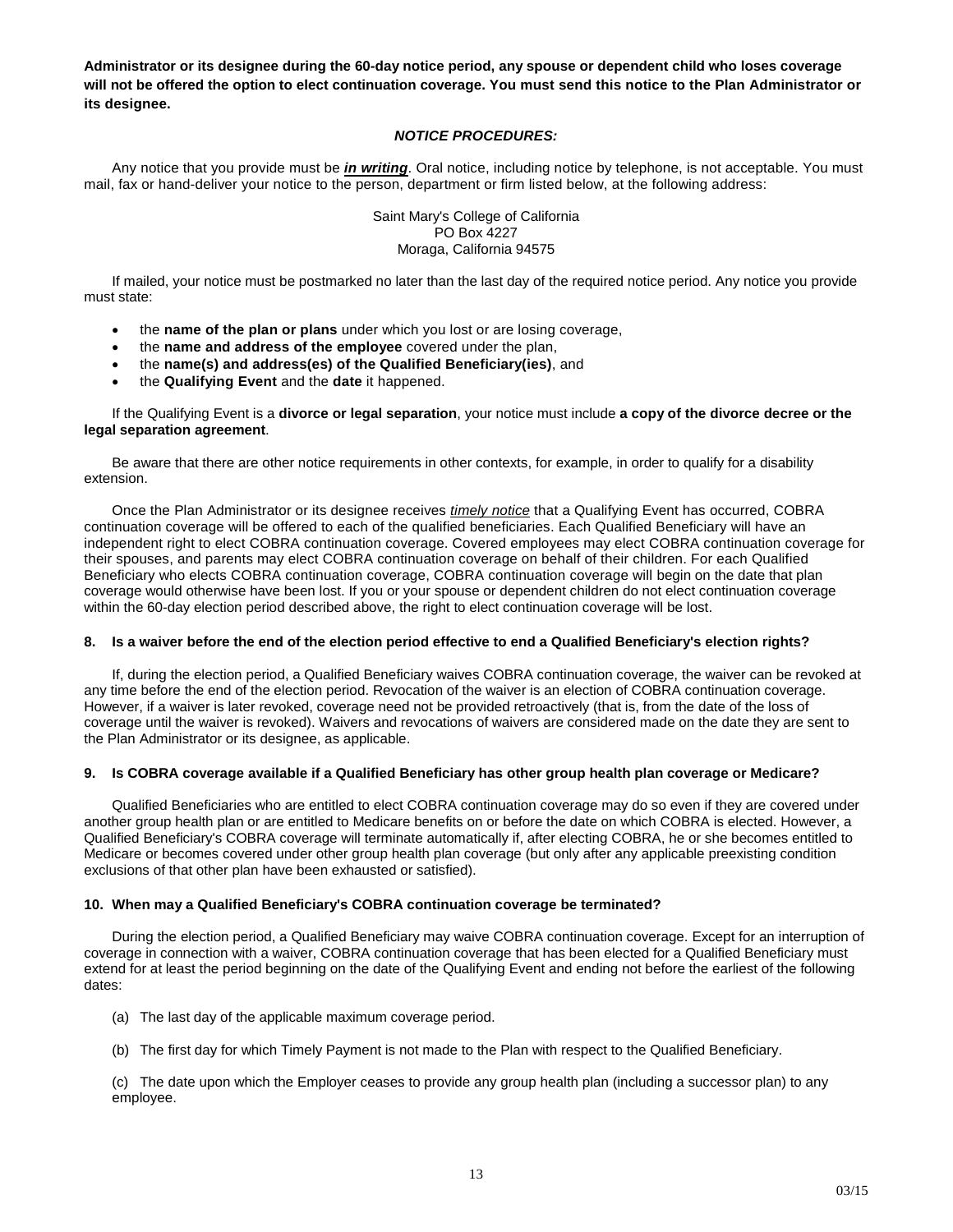(d) The date, after the date of the election, that the Qualified Beneficiary first becomes covered under any other Plan that does not contain any exclusion or limitation with respect to any pre-existing condition, other than such an exclusion or limitation that does not apply to, or is satisfied by, the Qualified Beneficiary.

(e) The date, after the date of the election, that the Qualified Beneficiary first becomes entitled to Medicare (either part A or part B, whichever occurs earlier).

(f) In the case of a Qualified Beneficiary entitled to a disability extension, the later of:

(1) (i) 29 months after the date of the Qualifying Event, or (ii) the first day of the month that is more than 30 days after the date of a final determination under Title II or XVI of the Social Security Act that the disabled Qualified Beneficiary whose disability resulted in the Qualified Beneficiary's entitlement to the disability extension is no longer disabled, whichever is earlier; or

(2) the end of the maximum coverage period that applies to the Qualified Beneficiary without regard to the disability extension.

The Plan can terminate for cause the coverage of a Qualified Beneficiary on the same basis that the Plan terminates for cause the coverage of similarly situated non-COBRA beneficiaries, for example, for the submission of a fraudulent claim.

In the case of an individual who is not a Qualified Beneficiary and who is receiving coverage under the Plan solely because of the individual's relationship to a Qualified Beneficiary, if the Plan's obligation to make COBRA continuation coverage available to the Qualified Beneficiary ceases, the Plan is not obligated to make coverage available to the individual who is not a Qualified Beneficiary.

### **11. What are the maximum coverage periods for COBRA continuation coverage?**

The maximum coverage periods are based on the type of the Qualifying Event and the status of the Qualified Beneficiary, as shown below.

(a) In the case of a Qualifying Event that is a termination of employment or reduction of hours of employment, the maximum coverage period ends 18 months after the Qualifying Event if there is not a disability extension and 29 months after the Qualifying Event if there is a disability extension.

(b) In the case of a covered Employee's enrollment in the Medicare program before experiencing a Qualifying Event that is a termination of employment or reduction of hours of employment, the maximum coverage period for Qualified Beneficiaries ends on the later of:

(1) 36 months after the date the covered Employee becomes enrolled in the Medicare program. This extension does not apply to the covered Employee; or

(2) 18 months (or 29 months, if there is a disability extension) after the date of the covered Employee's termination of employment or reduction of hours of employment.

(c) In the case of a Qualified Beneficiary who is a child born to or placed for adoption with a covered Employee during a period of COBRA continuation coverage, the maximum coverage period is the maximum coverage period applicable to the Qualifying Event giving rise to the period of COBRA continuation coverage during which the child was born or placed for adoption.

(d) In the case of any other Qualifying Event than that described above, the maximum coverage period ends 36 months after the Qualifying Event.

#### **12. Under what circumstances can the maximum coverage period be expanded?**

If a Qualifying Event that gives rise to an 18-month or 29-month maximum coverage period is followed, within that 18- or 29-month period, by a second Qualifying Event that gives rise to a 36-months maximum coverage period, the original period is expanded to 36 months, but only for individuals who are Qualified Beneficiaries at the time of and with respect to both Qualifying Events. In no circumstance can the COBRA maximum coverage period be expanded to more than 36 months after the date of the first Qualifying Event. The Plan Administrator must be notified of the second qualifying event within 60 days of the second qualifying event. This notice must be sent to the Plan Administrator or its designee in accordance with the procedures above.

#### **13. How does a Qualified Beneficiary become entitled to a disability extension?**

A disability extension will be granted if an individual (whether or not the covered Employee) who is a Qualified Beneficiary in connection with the Qualifying Event that is a termination or reduction of hours of a covered Employee's employment, is determined under Title II or XVI of the Social Security Act to have been disabled at any time during the first 60 days of COBRA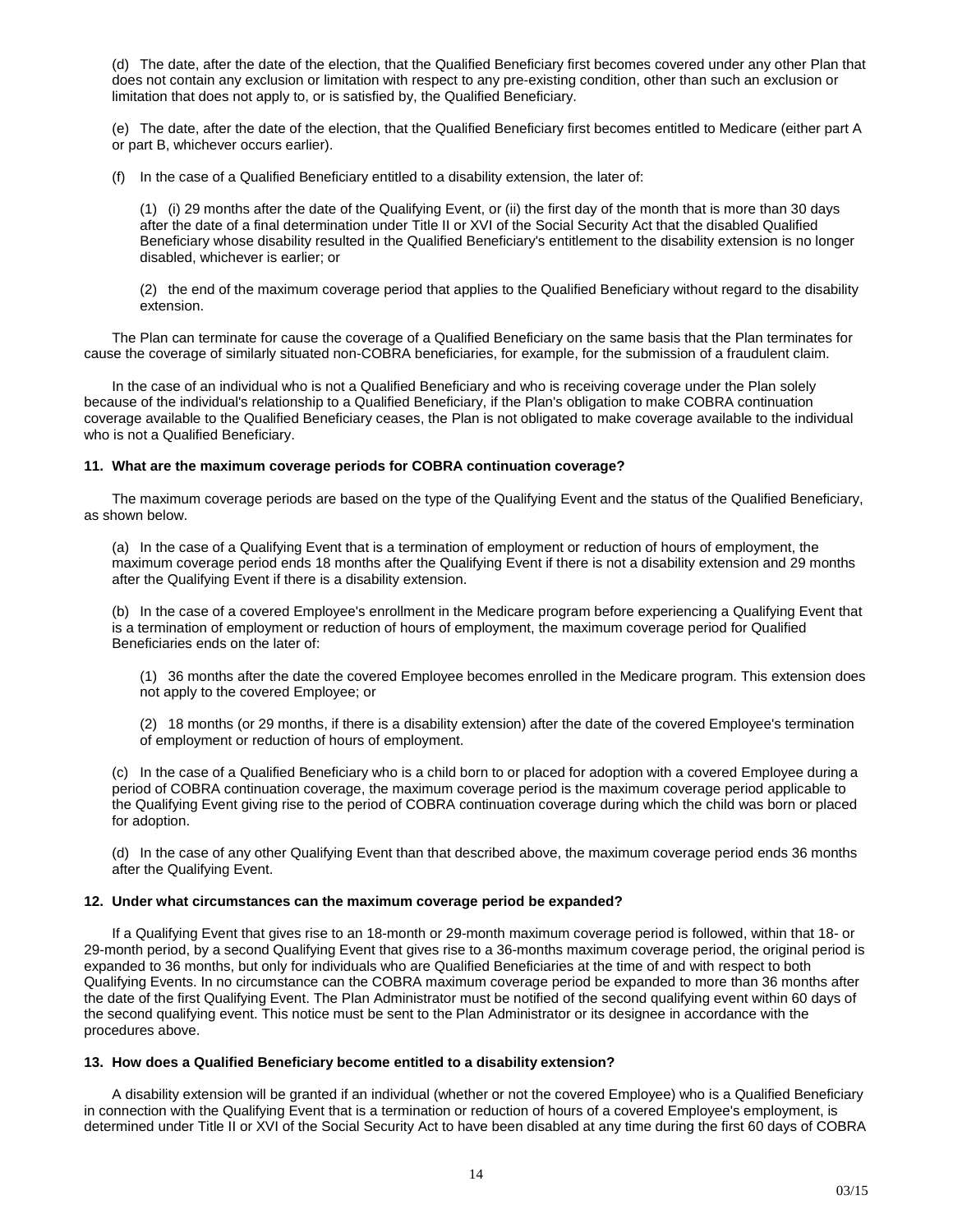continuation coverage. To qualify for the disability extension, the Qualified Beneficiary must also provide the Plan Administrator with notice of the disability determination on a date that is both within 60 days after the date of the determination and before the end of the original 18-month maximum coverage. This notice must be sent to the Plan Administrator or its designee in accordance with the procedures above.

# **14. Does the Plan require payment for COBRA continuation coverage?**

For any period of COBRA continuation coverage under the Plan, Qualified Beneficiaries who elect COBRA continuation coverage may be required to pay up to 102% of the applicable premium and up to 150% of the applicable premium for any expanded period of COBRA continuation coverage covering a disabled Qualified Beneficiary due to a disability extension. Your Plan Administrator will inform you of the cost. The Plan will terminate a Qualified Beneficiary's COBRA continuation coverage as of the first day of any period for which timely payment is not made.

### **15. Must the Plan allow payment for COBRA continuation coverage to be made in monthly installments?**

Yes. The Plan is also permitted to allow for payment at other intervals.

### **16. What is Timely Payment for COBRA continuation coverage?**

Timely Payment means a payment made no later than 30 days after the first day of the coverage period. Payment that is made to the Plan by a later date is also considered Timely Payment if either under the terms of the Plan, covered Employees or Qualified Beneficiaries are allowed until that later date to pay for their coverage for the period or under the terms of an arrangement between the Employer and the entity that provides Plan benefits on the Employer's behalf, the Employer is allowed until that later date to pay for coverage of similarly situated non-COBRA beneficiaries for the period.

Notwithstanding the above paragraph, the Plan does not require payment for any period of COBRA continuation coverage for a Qualified Beneficiary earlier than 45 days after the date on which the election of COBRA continuation coverage is made for that Qualified Beneficiary. Payment is considered made on the date on which it is postmarked to the Plan.

If Timely Payment is made to the Plan in an amount that is not significantly less than the amount the Plan requires to be paid for a period of coverage, then the amount paid will be deemed to satisfy the Plan's requirement for the amount to be paid, unless the Plan notifies the Qualified Beneficiary of the amount of the deficiency and grants a reasonable period of time for payment of the deficiency to be made. A "reasonable period of time" is 30 days after the notice is provided. A shortfall in a Timely Payment is not significant if it is no greater than the lesser of \$50 or 10% of the required amount.

### **17. Must a Qualified Beneficiary be given the right to enroll in a conversion health plan at the end of the maximum coverage period for COBRA continuation coverage?**

If a Qualified Beneficiary's COBRA continuation coverage under a group health plan ends as a result of the expiration of the applicable maximum coverage period, the Plan will, during the 180-day period that ends on that expiration date, provide the Qualified Beneficiary with the option of enrolling under a conversion health plan if such an option is otherwise generally available to similarly situated non-COBRA beneficiaries under the Plan. If such a conversion option is not otherwise generally available, it need not be made available to Qualified Beneficiaries.

#### **18. How is my participation in the Health Care Flexible Spending Arrangement affected?**

You can elect to continue your participation in the Health Care Flexible Spending Arrangement for the remainder of the Plan Year, subject to the following conditions. You may only continue to participate in the Health Care Flexible Spending Arrangement if you have elected to contribute more money than you have taken out in claims. For example, if you elected to contribute an annual amount of \$500 and, at the time you terminate employment, you have contributed \$300 but only claimed \$150, you may elect to continue coverage under the Health Care Flexible Spending Arrangement. If you elect to continue coverage, then you would be able to continue to receive your health reimbursements up to the \$500. However, you must continue to pay for the coverage, just as the money has been taken out of your paycheck, but on an after-tax basis. The Plan can also charge you an extra amount (as explained above for other health benefits) to provide this benefit.

# **IF YOU HAVE QUESTIONS**

If you have questions about your COBRA continuation coverage, you should contact the Plan Administrator or its designee. For more information about your rights under ERISA, including COBRA, the Health Insurance Portability and Accountability Act (HIPAA), and other laws affecting group health plans, contact the nearest Regional or District Office of the U.S. Department of Labor's Employee Benefits Security Administration (EBSA). Addresses and phone numbers of Regional and District EBSA Offices are available through EBSA's website at www.dol.gov/ebsa.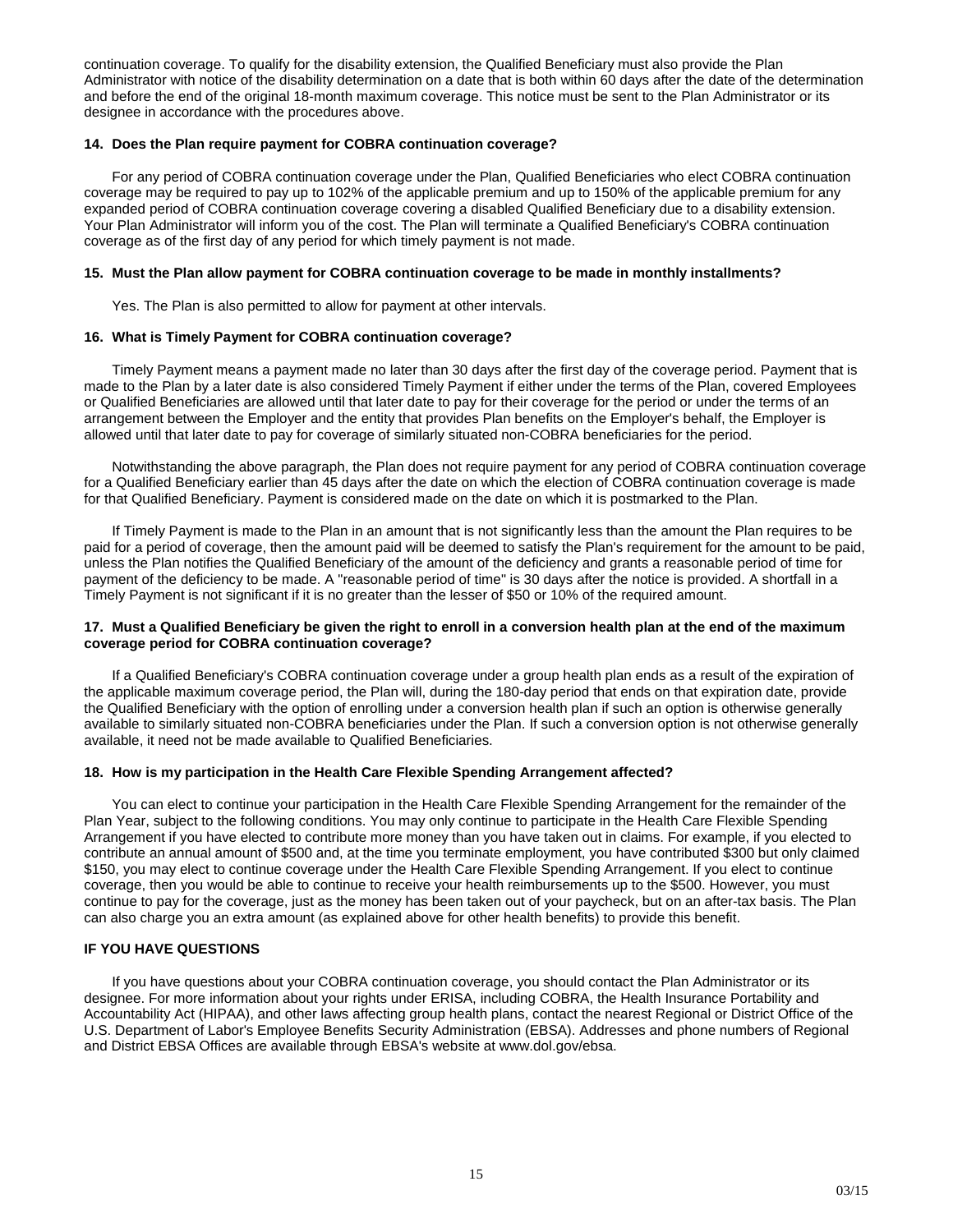# **KEEP YOUR PLAN ADMINISTRATOR INFORMED OF ADDRESS CHANGES**

In order to protect your family's rights, you should keep the Plan Administrator informed of any changes in the addresses of family members. You should also keep a copy, for your records, of any notices you send to the Plan Administrator or its designee.

# **XI SUMMARY**

The money you earn is important to you and your family. You need it to pay your bills, enjoy recreational activities and save for the future. Our flexible benefits plan will help you keep more of the money you earn by lowering the amount of taxes you pay. The Plan is the result of our continuing efforts to find ways to help you get the most for your earnings.

If you have any questions, please contact the Administrator.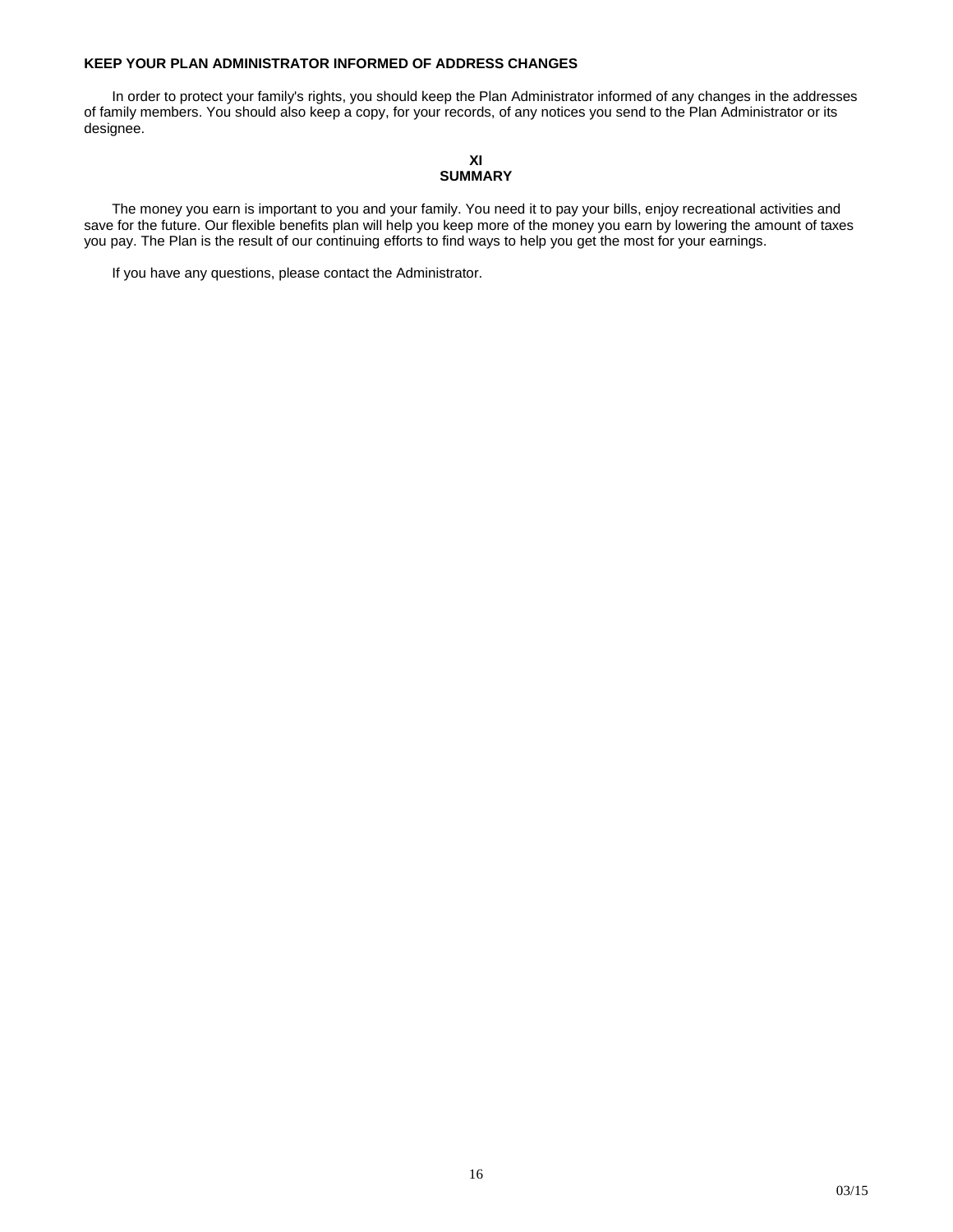#### **APPENDIX I TO THE FLEXIBLE SPENDING ARRANGEMENT SUMMARY PLAN DESCRIPTION**

# **NOTICE OF PRIVACY PRACTICES**

#### **THIS NOTICE DESCRIBES HOW PHI ABOUT YOU MAY BE USED AND DISCLOSED AND HOW YOU CAN GET ACCESS TO THIS INFORMATION PLEASE REVIEW IT CAREFULLY**

#### **EFFECTIVE DATE: SEPTEMBER 23, 2013**

**This Notice of Privacy Practices ("Notice") describes the legal obligations of the Plan and your rights regarding your protected health information ("PHI") held by the Flexible Spending Arrangement Plan (the "Plan"). PHI is defined by the Health Insurance Portability and Accountability Act of 1996 ("HIPAA"). PHI generally means information that is created or received by the Plan and relates to the past, present, or future physical or mental health or condition of an individual; the provision of health care to an individual; or the past, present, or future payment for the provision of health care to an individual; and that identifies the individual or for which there is a reasonable basis to believe that the information can be used to identify the individual. PHI includes information of persons living or deceased.**

This Notice describes how your PHI may be used or disclosed to carry out treatment, payment, or health care operations, or for any other purposes permitted or required by law.

We are required by law to:

- maintain the privacy of your PHI;
- provide you with the notice of our legal duties and privacy practices with respect to your PHI; and
- follow the terms of the Notice that is currently in effect.

Your PHI will be disclosed to certain employees of Employer who assist in administration of the Plan. These individuals may only use your PHI for Plan administration functions including those described below, provided they do not violate the provisions set forth herein. Any employee of Employer who violates the rules for handling PHI established herein will be subject to adverse disciplinary action. Employer will establish a mechanism for resolving privacy issues and will take prompt corrective action to cure any violations.

**Employer may not use or disclose your PHI other than as summarized herein or as required by law. Your PHI may not be used by Employer for any employment-related actions or decisions or in connection with any other benefit or employee benefit plan of Employer. Employer must report to the Plan any uses or disclosures of your PHI of which the Employer becomes aware that are inconsistent with the provisions set forth herein.**

#### **HOW WE MAY USE AND DISCLOSE YOUR PHI**

The following categories describe different ways that we use and disclose PHI for purposes of Plan administration. For each category of uses or disclosures we will explain what we mean and try to give some examples. Not every use or disclosure in a category will be listed. However, all of the ways we are permitted to use and disclose information will fall within one of the categories.

For Payment (as described in applicable regulations) We may use and disclose PHI about you to determine eligibility for Plan benefits, to facilitate payment for the treatment and services you receive from health care providers, to determine benefit responsibility under the Plan, or to coordinate Plan coverage.

For Health Care Operations (as described in applicable regulations) We may use and disclose PHI about you for other Plan operations. These uses and disclosures are necessary to administer the Plan.

To Business Associates, Subcontractors, Brokers, and Agents We may contract with entities known as Business Associates to perform various functions on the Plan's behalf or to provide certain types of services. In order to perform these functions or to provide these services, Business Associates will receive, create, maintain, transmit, use, and/or disclose your PHI, but only after they agree in writing to implement appropriate safeguards regarding your PHI in a Business Associate Agreement. Our Business Associates shall also require each of its subcontractors or agents to agree in writing to provisions that impose at least the same obligations to protect PHI as are imposed on Business Associate by the Business Associate Agreement or by HIPAA.

As Required By Law We will disclose PHI about you when required to do so by federal, state, or local law.

To Avert a Serious Threat to Health or Safety We may use and disclose PHI about you when necessary to prevent a serious threat to your health and safety or the health and safety of the public or another person. Any disclosure, however, would only be to someone able to help prevent the threat.

Disclosure to Health Plan Sponsor Information may be disclosed to another health plan maintained by Employer for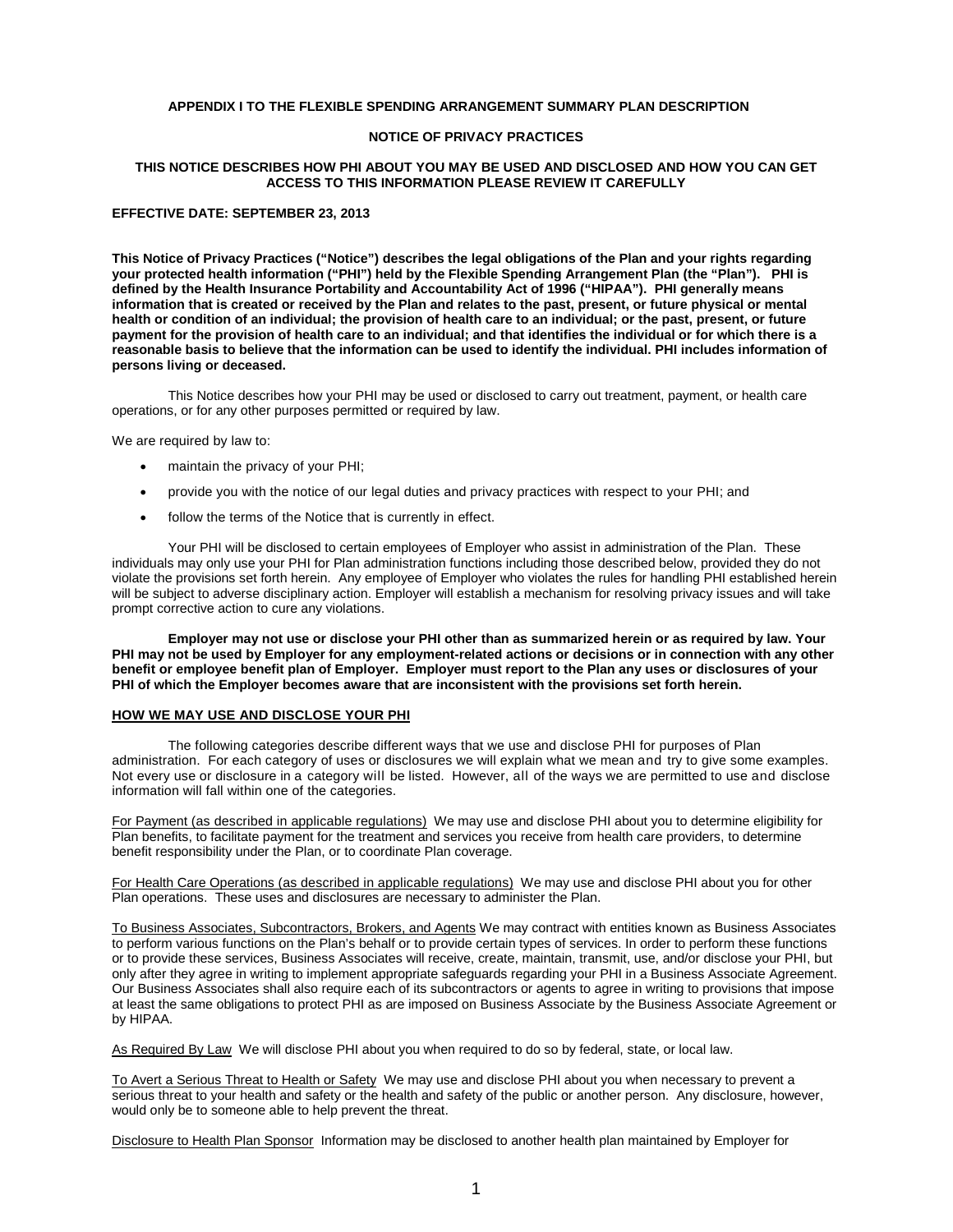purposes of facilitating claims payments under that plan. In addition, PHI may be disclosed to Employer personnel solely for purposes of administering benefits under the Plan.

#### *SPECIAL SITUATIONS*

Organ and Tissue Donation If you are an organ donor, we may release PHI to organizations that handle organ procurement or organ, eye, or tissue transplantation or to an organ donation bank, as necessary to facilitate organ or tissue donation and transplantation.

Military and Veterans If you are a member of the armed forces, we may release PHI about you as required by military command authorities.

Workers' Compensation We may release PHI about you for workers' compensation or similar programs.

Public Health Risks We may disclose PHI about you for public health activities (e.g., to prevent or control disease, injury, or disability).

Health Oversight Activities We may disclose PHI to a health oversight agency for activities authorized by law.

Lawsuits and Disputes If you are involved in a lawsuit or a dispute, we may disclose PHI about you in response to a court or administrative order. We may also disclose PHI about you in response to a subpoena, discovery request, or other lawful process by someone else involved in the dispute, but only if efforts have been made to tell you about the request or to obtain an order protecting the information requested.

Law Enforcement We may release PHI if asked to do so by a law enforcement official for law enforcement purposes.

Coroners, Medical Examiners and Funeral Directors We may release PHI to a coroner or medical examiner. We may also release PHI about patients of the hospital to funeral directors as necessary to carry out their duties.

National Security and Intelligence Activities We may release PHI about you to authorized federal officials for intelligence, counterintelligence, and other national security activities authorized by law.

Inmates If you are an inmate of a correctional institution or under the custody of a law enforcement official, we may release PHI about you to the correctional institution or law enforcement official.

Research We may disclose your PHI for research if the individual identifiers have been removed or when an institutional review board or privacy board has reviewed the research proposal and established protocols to ensure the privacy of the requested information and approves the research.

#### **REQUIRED DISCLOSURES**

Government Audits We are required to disclose your PHI to Health and Human Services ("HHS") in the event of an audit in order to determine our compliance with HIPAA.

Disclosures to you We are required to disclose your PHI to you. We are also required, when requested, to provide you with an accounting of most disclosures of your PHI if the disclosure was for reasons other than for treatment, payment, or health care operations, and if the PHI was not disclosed pursuant to your authorization.

#### **YOUR RIGHTS REGARDING YOUR PHI**

You have the following rights regarding your PHI:

Right to Inspect and Copy You have the right to inspect and copy PHI that may be used to make decisions about your Plan benefits. To inspect and copy PHI that may be used to make decisions about you, you must submit your request in writing to your Human Resources Department. If the information you request is in electronic copy, and you request an electronic copy, we will provide a copy in electronic format unless the information cannot be readily produced in that format then we will work with you to come to an agreement on a different format. If we cannot agree, we will provide you with a paper copy.

If you request a copy of the information, we may charge a fee for the costs of copying, mailing or other supplies associated with your request.

In certain very limited circumstances, we may deny your request to inspect and copy. If you are denied access to PHI, you may request that the denial be reviewed by your Human Resources Department.

Right to Amend If you feel that the PHI we have about you is incorrect or incomplete, you may ask us to amend the information. You have the right to request an amendment for as long as the information is kept by or for the Plan.

To request an amendment, your request must be made in writing and submitted to your Human Resources Department. In addition, you must provide a reason that supports your request.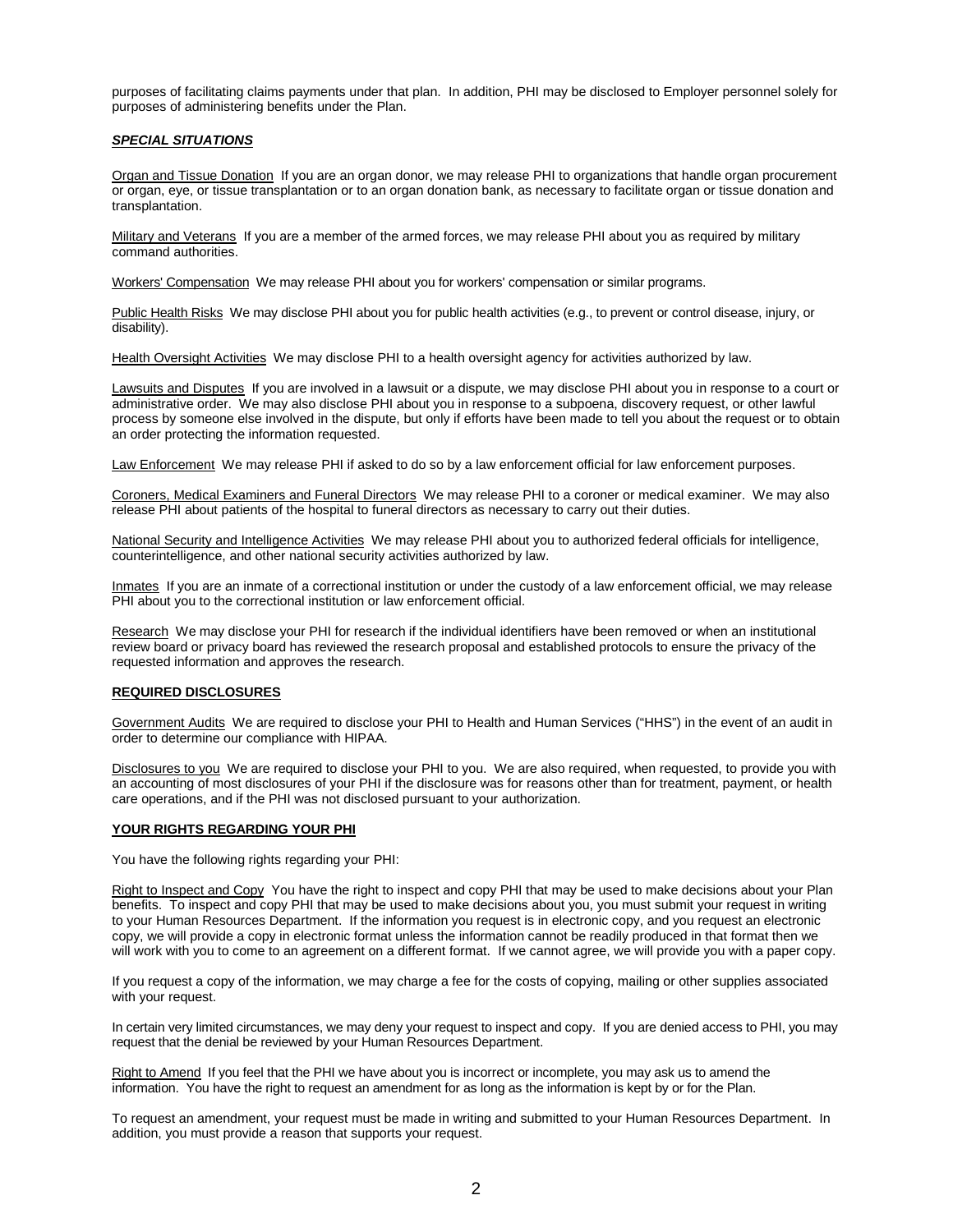We may deny your request for an amendment if it is not in writing or does not include a reason to support the request. In addition, we may deny your request if you ask us to amend information that:

- Is not part of the PHI kept by or for the Plan;
- Was not created by us, unless the person or entity that created the information is no longer available to make the amendment;
- Is not part of the information which you would be permitted to inspect and copy; or
- Is accurate and complete.

Right to Receive Notice of Breach You have a right to be notified upon a breach of your unsecured PHI.

Right to an Accounting of Disclosures You have the right to request an "accounting of disclosures" of PHI made in the six years prior to the date on which the accounting is requested, except for disclosures:

- To carry out treatment, payment and health care operations as provided in §164.506;
- To individuals of PHI about them as provided in §164.502;
- Incident to a use or disclosure otherwise permitted;
- Pursuant to an authorization as provided in §164.508;
- To persons involved in the individual's care or other notification purposes as provided in §164.510;
- For national security or intelligence purposes as provided in §164.512(k)(2);
- To correctional institutions or law enforcement officials as provided in  $§164.512(k)(5);$
- As part of a limited data set in accordance with §164.514(e); or
- That occurred prior to the compliance date for the Plan.

Please submit a written request of an accounting of disclosures to your Human Resources Department.

Employer must act on your request for an accounting of the disclosures of your PHI no later than 60 days after receipt of the request. Employer may extend the time for providing you an accounting by no more than 30 days, but it must provide you a written explanation for the delay. You may request one accounting in any 12-month period free of charge. Employer will impose a fee for each subsequent request within the 12-month period.

Right to Request Restrictions You have the right to request a restriction or limitation on the PHI we use or disclose for treatment, payment, or health care operations. You also have the right to request a limit on the PHI we disclose to someone involved in your care or the payment for your care, like a family member or friend. For example, you could ask that we not share information about a particular claim with your spouse. To request a restriction, you must make your request, in writing, to your Human Resources Department. We are not required to agree to your request unless you are asking us to restrict the use and disclosure of your PHI to a health plan for payment or health care operation purposes and such information you wish to restrict pertains solely to a health care item or service for which you have paid the health care provider "out-of-pocket" in full. If we agree, we will comply with your request unless the information is needed to provide you with emergency treatment.

Right to Request Confidential Communications You have the right to request that we communicate with you about your PHI a certain way or at a certain location. For example, you can ask that we only contact you at work or by mail.

To request confidential communications, you must make your request in writing to your Human Resources Department. We will not ask you the reason for your request. We will accommodate all requests we deem reasonable. Your request must specify how or where you wish to be contacted.

Right to a Paper Copy You have a right to a paper copy of this Notice. You may ask for a copy at any time. Even if you have agreed to receive this Notice electronically, you are still entitled to a paper copy. Contact the Human Resources Department for a paper copy of this Notice.

#### *CHANGES TO THIS SUMMARY AND THE SEPARATE PRIVACY NOTICE*

We reserve the right to change this Notice of Privacy Practices that may be provided to you. We reserve the right to make the revised or changed Notice effective for PHI we already have about you as well as any information we receive in the future. The Notice will indicate the effective date on the front page.

## *COMPLAINTS*

If you believe your privacy rights have been violated, you may file a complaint with the Plan or with the Secretary of the Department of HHS. To file a complaint with the Plan, contact your Human Resources Department. All complaints must be submitted in writing.